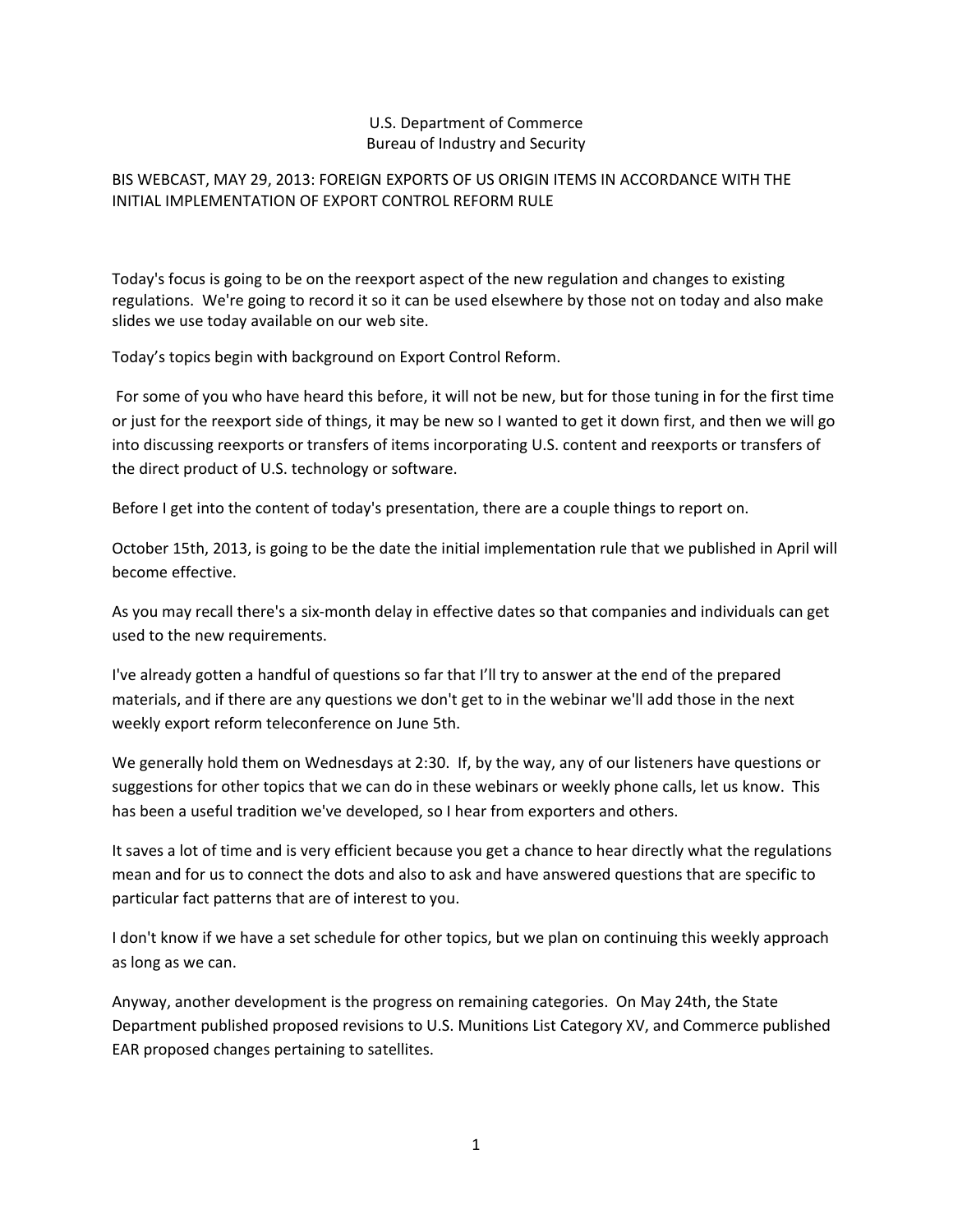The State Department rule proposes what a more positive list would be for Category XV, and the new 9x515 ECCNs would describe that which would move over to the Commerce list. We're seeking comments, and I encourage you to comment on the State rule. There are three ways to comment on the Commerce rule.

You may send e-mails to publiccomments@bis.doc.gov or go to www.regulations.gov and find the regulation and submit your comment that way, or the old fashioned way by writing on paper and sending it to the Commerce Department. Comments by whatever means must be received on or before July 8th, 2013, which is the end of the period.

Anyway, so now we're going to do as you see on your slides here and discuss the background on export control reform (ECR), and the policy objectives to the effort are, as stated on this slide, to enhance national security.

We needed a fundamental reform of the export control system, and this was laid out in the speech that Secretary of Defense Gates gave in September 2010.

What he did in defining national security was to make three points – the system needed to be reformed to increase interoperability with NATO and other close allies, to reduce current incentives under the ITAR for companies in non‐embargoed countries to design out or avoid U.S.‐origin content, and to allow the Administration to focus its resources on transactions of greater concern.

In order to be able to do this, in order to be able to follow through on those objectives laid out by the secretary and then adopted by the White House and the President [the process] is to identify the sensitive items on the U.S. Munitions List that warrant individual State Department licensing under the controls of the Arms Export Control Act, even for ultimate end use by NATO and other regime allies.

We needed to amend the EAR and Commerce Control List to have a place to control all formerly USML items that will no longer be identified on the revised USML so they could still be controlled as military items.

When we say that nothing is being decontrolled, this is what we are referring to, but for one small exception on nuts and bolts and insignificant items. Everything that is today USML‐controlled that isn't described in the revised or positive USML categories will be controlled on the CCL with worldwide license obligations with the availability of some license exceptions.

And essentially what I just said is on this slide with respect to the first and second bullet.

The primary license exception, as referenced in this third bullet here, and this is equally applicable to exports and reexports, which is what we're going to be focusing on today, is the new license exception STA. For these new 600 series items that move over from the USML, the exception will be available for exports and reexports to a group of 36 countries, NATO plus multilateral regime allied countries if a series of conditions are met. The three primary conditions are that the export or reexport be for the ultimate end use by a government of one of those 36 countries or the United States for return to the United States such as in joint development or joint production, which is not listed here but I should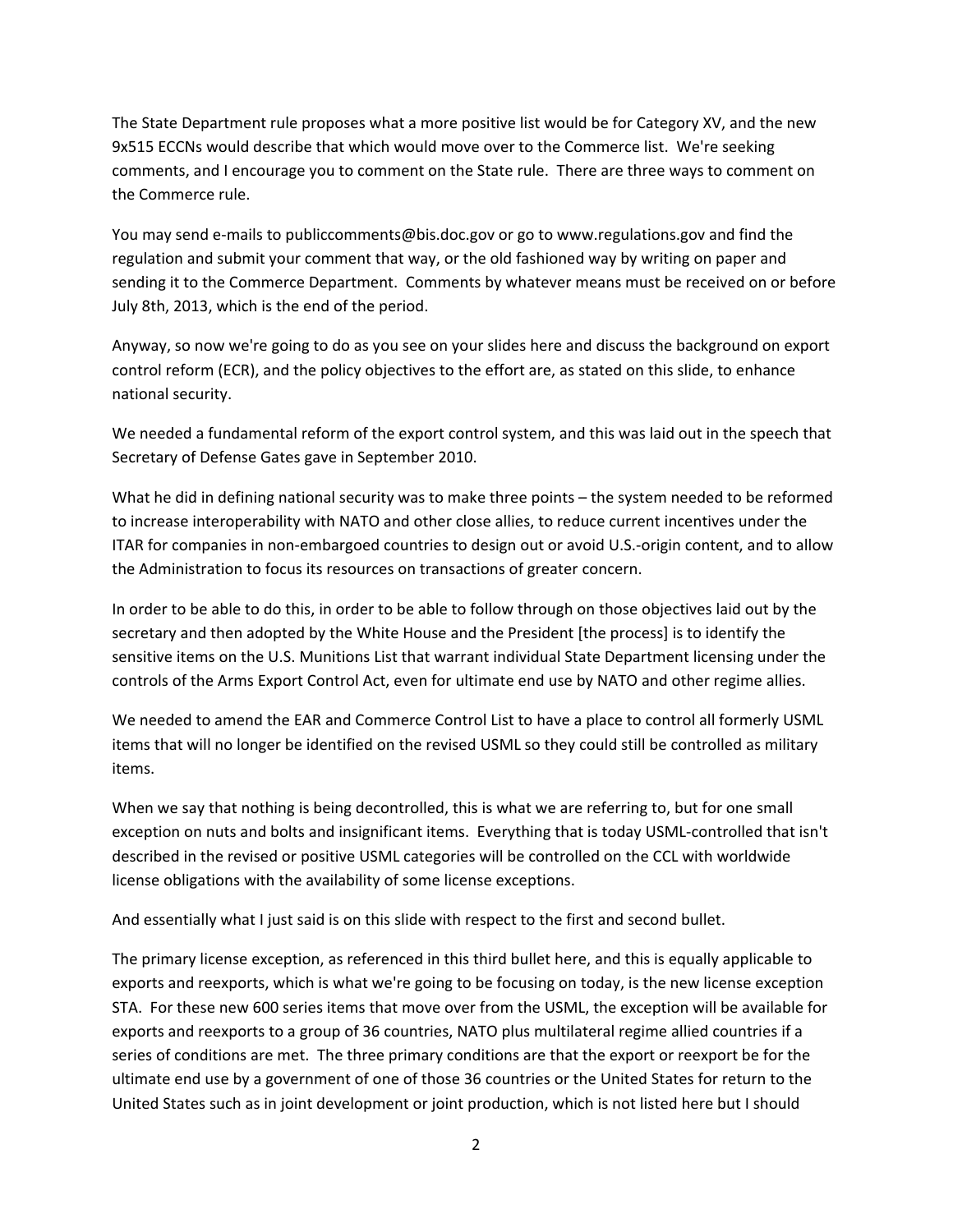probably add in; if it's for the purpose of something for ultimate end use of the governments of one of those 36 or the United States; or in connection with an existing authorization.

That is if you have a license from Commerce or State authorizing an item to be transferred from one of the 36 to outside the group of 36, then STA with some conditions is eligible for export from the U.S. to one of the 36 or for reexport by, among, and between that group of 36.

Anyway the ultimate objective of this effort is to make defense trade in the supply chain for NATO and other close allies more efficient ‐ ‐ also collateral benefits for some trade with the rest of the world minus embargoed countries. But the focus of the effort is with respect to making defense trade in the supply chain to NATO countries more efficient to accomplish objectives.

This is a long way of getting to ultimately the objective of creating a single list under a single agency with the single IT system and a single export coordination center, and all of the same work would need to be done, even if we have the statutory authority to do that [four singles] we're trying to accomplish, the policy objectives that have been laid out within the existing system provide a way of working toward that ultimate objective.

On the next slide here it essentially lays out that which I've already described, which is the State Department, as a result of work done by the Defense Department over the course of the last couple of years, is going category by category on the U.S. Munitions List in identifying those items that warrant control on the USML and trying to state it in a more positive way.

What I mean by positive is that, except in unusual circumstances or when we can think of no other way around it, not using big catch‐all phrases like parts, components, or accessories specifically modified, but describing what those items are.

On the Commerce side -- we publish those rules for public comment as I mentioned earlier. We've already published the first final rule, which included aircraft and engines, and we'll be coming out in the next couple of months with the next group of final revisions to categories.

Other things we've been doing, again this is all by way of background for those new to this for the first time, we're trying to harmonize the definitions and terms used in both the ITAR and EAR and to get up to the point where there could be a single list with a single set of regulations, and it makes sense for export control regulations that have similar or overlapping controls to be defined, interpreted, and applied in a consistent way. Just because it's from the State Department or Commerce Department doesn't mean the same words should have different meanings. That's an ongoing exercise.

Another aspect of the background is that we understand that what we're doing is a significant change to a lot of people and that there is going to be disruption in the short term so that's why both State and Commerce have created various grandfathering provisions, which I'll describe in some detail later.

In addition, a part of the implementation unrelated necessarily to the list‐based changes is to try to harmonize some of the licensing exceptions and the licensing structures between the ITAR and EAR.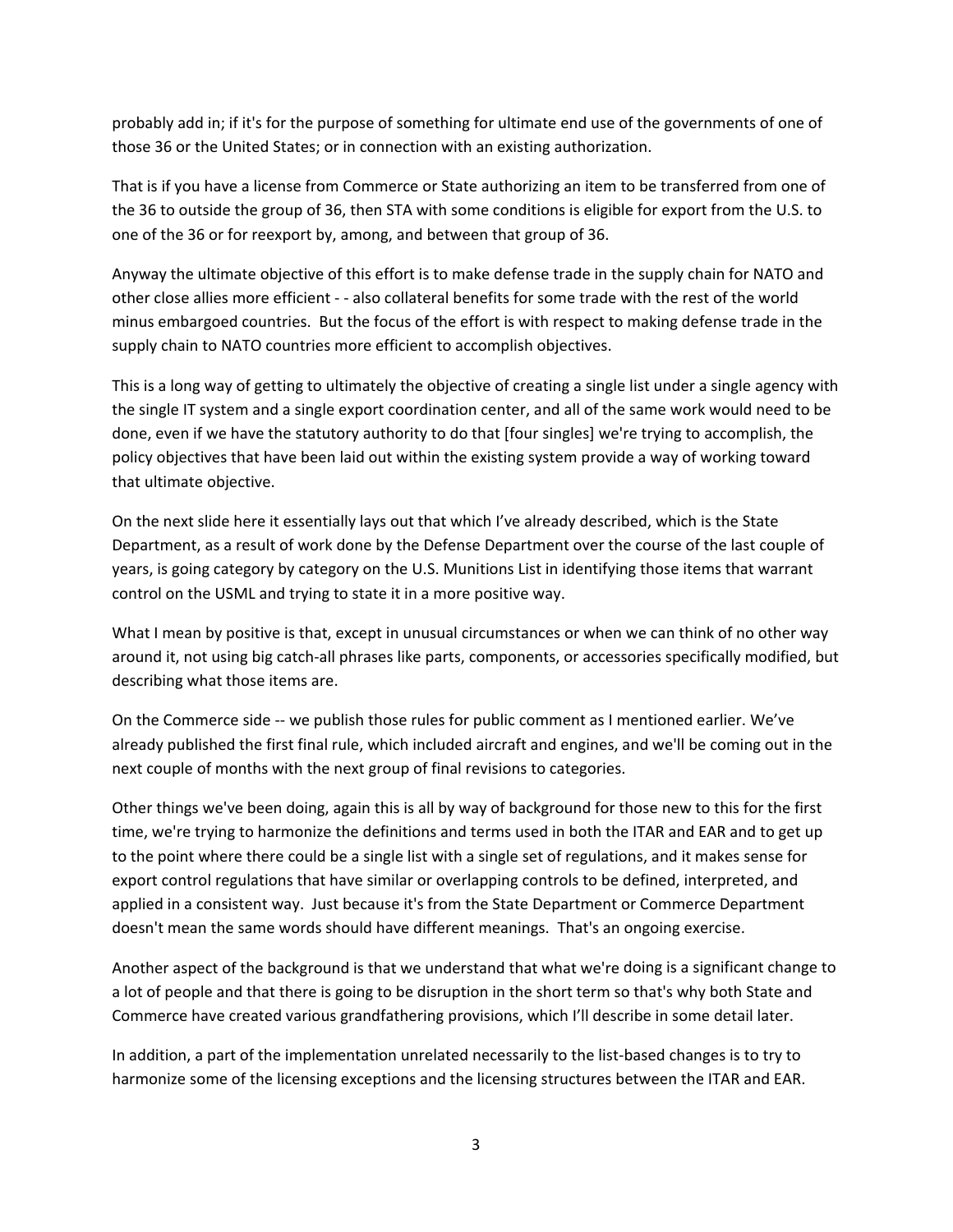The two sets of regulations have evolved in different directions over the years, and Commerce and State are trying to take the best of each other's set of regulations and make amendments to both.

All of the changes to the jurisdictional status of items require congressional notification as required by section 38(f) of the Arms Export Control Act. None of the changes that we make will be made absent complying with that obligation. There's also an Executive Order that came out a couple of months ago – E.O. 13637, which cleans up the delegation of authority by and between different departments on aspects of export controls. That Executive Order was the authority to address something that was a common concern from some of the earlier public comments about what's sometimes been referred to as dual licensing, to try to limit situations where for the same transaction a license would be required by both the State Department and the Commerce Department.

We'll get into later what that means with the Executive Order setting out the President's delegation between State and Commerce that allows that change to take place.

Going on to the next slide. So, again for those of you who are comfortable with the EAR and have used it in the past then this shouldn't be new. But for some of you who maybe have only worked with the ITAR or are new to export controls generally, I thought it might be useful to very briefly walk through how an Export Control Classification Number is structured because I'll be using some of the terms and phrases later when describing reexport obligations. With every new item that moves over from the U.S. Munitions List, it'll be put into a 600 series ECCN.

There's no magic to 600 series other than it's a reference to where in the list of items the Commerce Department controls formerly U.S. Munitions List items, and that's reflected by the third digit in the ECCN.

On the screen as an example ECCN, for military aircraft and related commodities, 9A610, the third digit will tell you whether it's a multilateral regime controlled item or something that only the U.S. Government controls and there's a number code that goes along with that, and the "6" was unused so we picked that to be the place where these formerly USML items would be controlled.

The first digit refers to the category that describes the type of item at issue. "9" refers to aircraft. The second digit is the product group, so whether it's going to be an item that would be equipment or parts or components in "A," test or production equipment in "B," materials in "C," software in "D" relating back to one of those items, or technology in "E."

So if you have a 9A or 9B or 9C, that will tell you that it's an aircraft propulsion item. I've already told you what the third digit means. The last two digits track -- with one exception so far -- the Wassenaar Arrangement Munitions List numbering system.

A lot of what the U.S. Government regulates and controls for export are there as a result of agreements and understandings with one of four multilateral arrangements, one of which is called the Wassenaar Arrangement, which controls both military items and dual use items.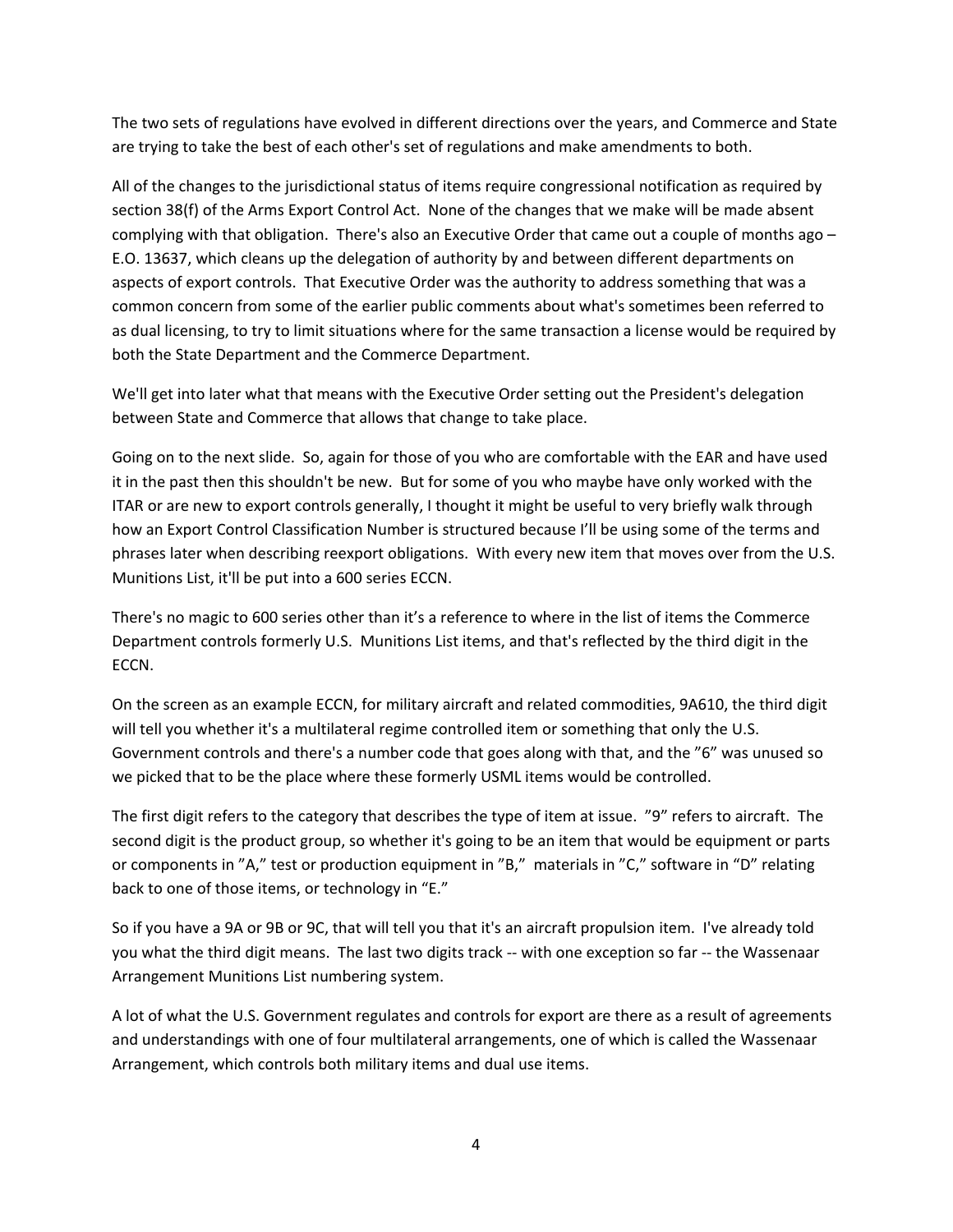The Wassenaar Munitions List is a two‐digit code for its types of items. The U.S. Munitions List never followed that code or didn't change to that code, so what we're trying to do is combine the numbering structures so that they track.

"10" will tell you where the corresponding controls are on the Wassenaar Munitions List. In the box down below under licensing requirements, it will describe various reasons for control whether it's NS standing for national security or RS standing for regional stability, MT standing for missile technology, AT standing for antiterrorism, or UN standing for United Nations.

The Commerce Department breaks out different reasons for control because different items that are controlled differently warrant different controls to different destinations or different end uses.

So that leads then to this structure of reasons for control and then in the Commerce Country Chart, it tells you what countries have an "x" in the box and thus require a license based on what column it is.

There's a whole hour presentation on any one of these slides, so I'm doing this in summary fashion in order to get to the main topic of today's discussion and answer questions, which is the reexport topic. NS1, RS1 all require licenses worldwide except for Canada. And then within those ECCNs it will be subparagraphs a‐x which describe the types of items controlled where .a will generally be the end item, .b, .c, .d, and other paragraphs will be specific items that move from the USML or are identified on the Wassenaar Munitions List.

".x" will be the big catch all for any other parts or components that aren't otherwise specified but are specially designed for military items.

And then for varying significant items that are specially designed for military applications, we've listed some of those out in the dot y paragraph which will have the lowest level of control of antiterrorism control, which means no license absent General Prohibition requirements, such as for exports to the five embargoed countries. We see what the license requirements are then you see what the license exceptions available are, and those are identified below so I have a slide on each of those later but LVS stands for limited value shipment, GBS which is Country Group B which isn't available, CIV, civil end users isn't available.

The main one is under License Exception STA, and you see where it refers to paragraph (c)(1) of section 740.20. That's laying out the conditions under which countries that are eligible to receive 600 series items under license exception STA can receive them. That's the STA‐36.

And then for those of you who have been following STA, we implemented it a couple of years ago with most other CCL items and two country groups -- the  $(c)(1)$  countries group of 36 and then a group of eight countries which is the (c)(2) group in that section, which are not relevant to 600 series ECCNs.

When I speak about (c)(1) countries, that is also sometimes referred to as the A:5 countries, which I'll get to in a bit.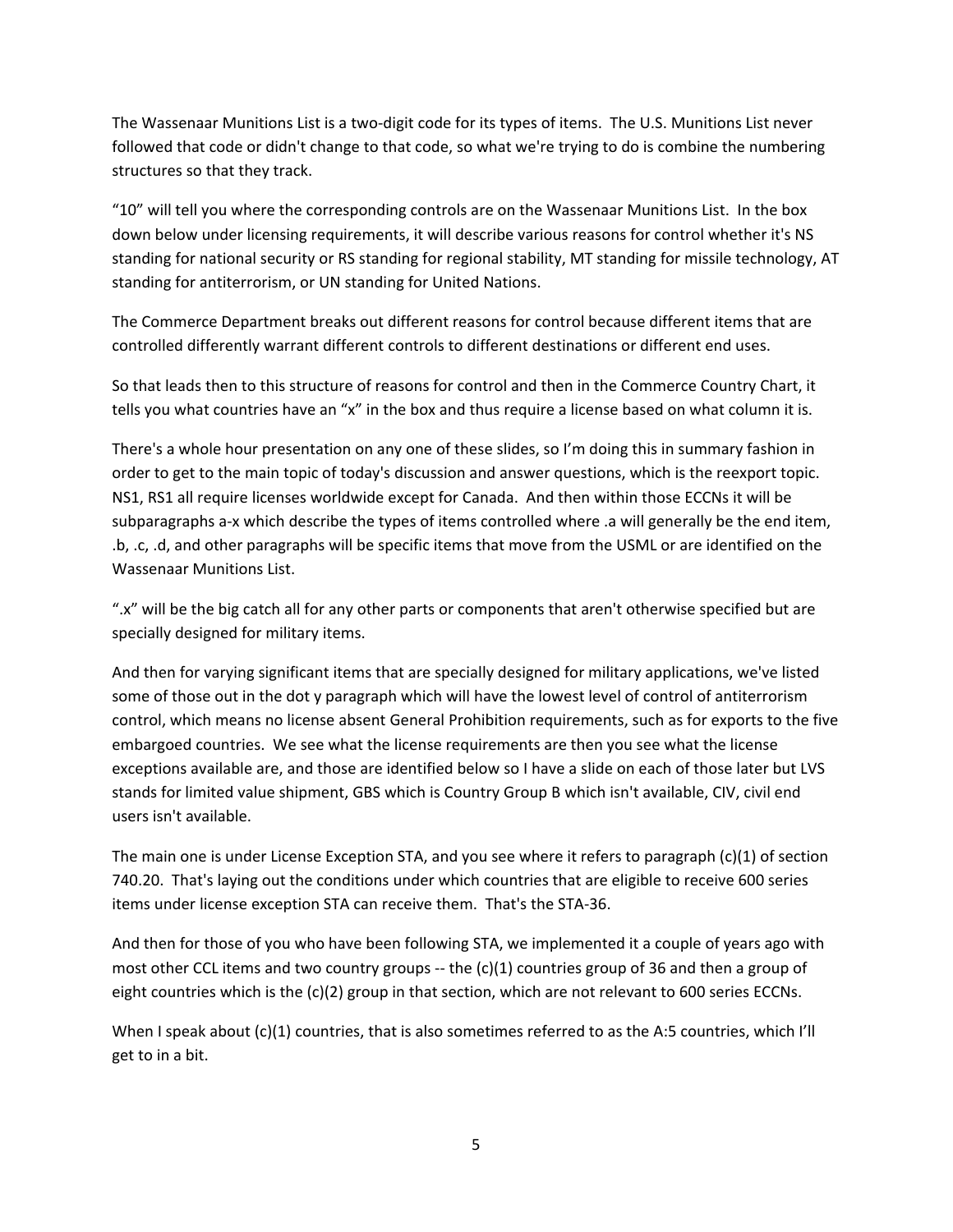Anyway, so now I'm on the next slide, now I'm getting to the reexport topic. That was a summary description of the policy and structure of the reform effort and structure.

Now I'm getting to reexport or non‐U.S. person specific issues. So first bullet point ‐‐ if you have a 600 series item and it's U.S. origin, such as a generator for military aircraft that was made in the United States, that generator always remains subject to the EAR regardless of how many times it is reexported, transferred or sold.

This is not a new concept. This has always been the concept between the EAR and ITAR that U.S.‐origin items subject to those regulations are always subject to those regulations when they're in their stand‐ alone state. I'll get to that in just a moment.

So I make this point in order to make a distinction on something people get confused by which is that saying something is subject to the EAR doesn't necessarily mean that that item requires a license for reexport.

All it means in that second bullet there is that there are questions the party, in this case the non‐U.S. party, has to ask before engaging in a reexport or in‐country transfer of a U.S.‐origin item to determine whether that reexport or transfer would be in accordance with the EAR.

Do I need to license from the U.S. Government to transfer this generator from France to Russia?

Do I need to go through particular paperwork obligations and certification obligations set out in the EAR to satisfy the use of an exception to transfer that generator from France to Germany or Sweden or any one of the other 36 STA countries?

Also, are there red flags I need to worry about?

You ask those questions as we'll go through today if the item is subject to the EAR.

You don't ask questions like that on the BIS side if the item is not subject to the EAR. The last bullet there – the Commerce Department regulations do not have a see‐through rule as does the ITAR.

By see‐through, that means that regardless of what the item is, you look into all of its individual parts or components to determine whether or not any of those parts are controlled. However, in the EAR, we have a *de minimis* concept, which means that small amounts of U.S.‐origin content are no longer subject to the EAR when incorporated into foreign‐origin items.

The EAR has a smaller version of the direct product rule which is for certain non‐U.S.‐origin items made from certain U.S.-origin technology or software. Those foreign-made items can nonetheless be subject to the EAR for exports to certain countries. So that's just a summary of some of the issues to be discussed.

Now I'm going into a little more detail. So if you're a non‐U.S. Person or anybody outside the United States there are basically, after October 15th, three ways in which you can receive legally 600 series items.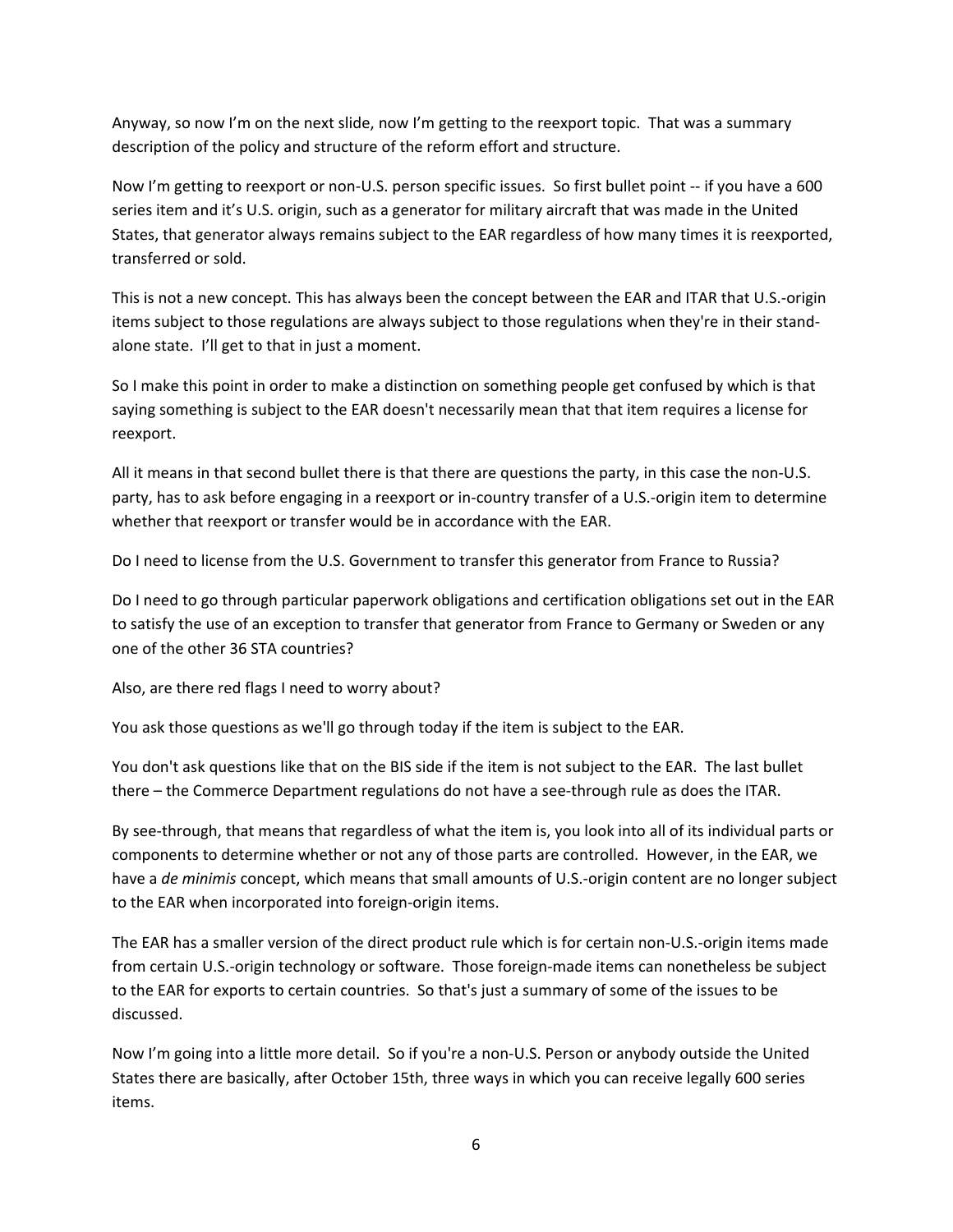The first way is under a grandfathered DDTC approval. They handle ITAR licensing, and this is described in the State Department rule that came out at or about the same time as our rule.

If you have an authorization in place, you can continue or the person engaging in the transaction can continue to operate and engage in transactions within the scope of that authorization for up to two years after October 15th.

That's the first way in which 600 series items could be transferred legally.

Please note that it doesn't mean it's still an ITAR controlled item. It just means it's subject to the EAR and that State authorization is still valid to cover the export and reexport.

Another way is described in the initial implementation rule from last month which is if you have an item subject to the EAR and it is for use in or with an ITAR item, and you've identified that in a paragraph of the relevant category, under this delegation of authority that I mentioned with respect to the Executive Order, someone can legally ship those items subject to the EAR under a license that the State Department issues.

Again, I won't get into the State Department rule here, but there are certain obligations that go with that such as the need to identify to the State Department which of the items are subject to the EAR and identify to the consignee which items are subject to the EAR and what the ECCN is.

The third way in which someone can receive outside the United States a 600 series item is the most traditional ‐‐ a license from the Commerce Department or receiving it under a valid use of one of the various license exceptions that the Commerce Department has, and we're going to go through those.

Or in some circumstances when no license is required, and for 600 series items, that's largely going to be limited to situations involving exports to Canada for use in Canada, which is very, very similar to the Canadian exemption on the ITAR, with the difference being you're not using an exemption but rather a situation where a license isn't required for 600 series items. For these types of transactions, there are going to be various obligations to identify on the relevant export control document, such as the invoice or bill of lading what the 600 series ECCN is. We're imposing this new requirement on exporters, which should benefit compliance and education of non‐U.S. persons receiving these items to know what applicable controls apply. And the obligation of the U.S. party is going to be to identify what the ECCN is.

On the next slide a chart goes into a little bit more detail on what I've already said. This goes into a little bit of detail for those of you who know the ITAR.

DSP‐5s can be used for up to two years after the effective date, which is October 15th, unless it expires before then or is returned or you've used it up, or exceeded the value or the quantity for some reason.

When coming in to get a new authorization, if it's with respect to an item that is now subject to the EAR, a 600 series item, then you won't be able to get a license from State, unless it's for use in or with something being exported as a defense article. But otherwise, you would need to come in and start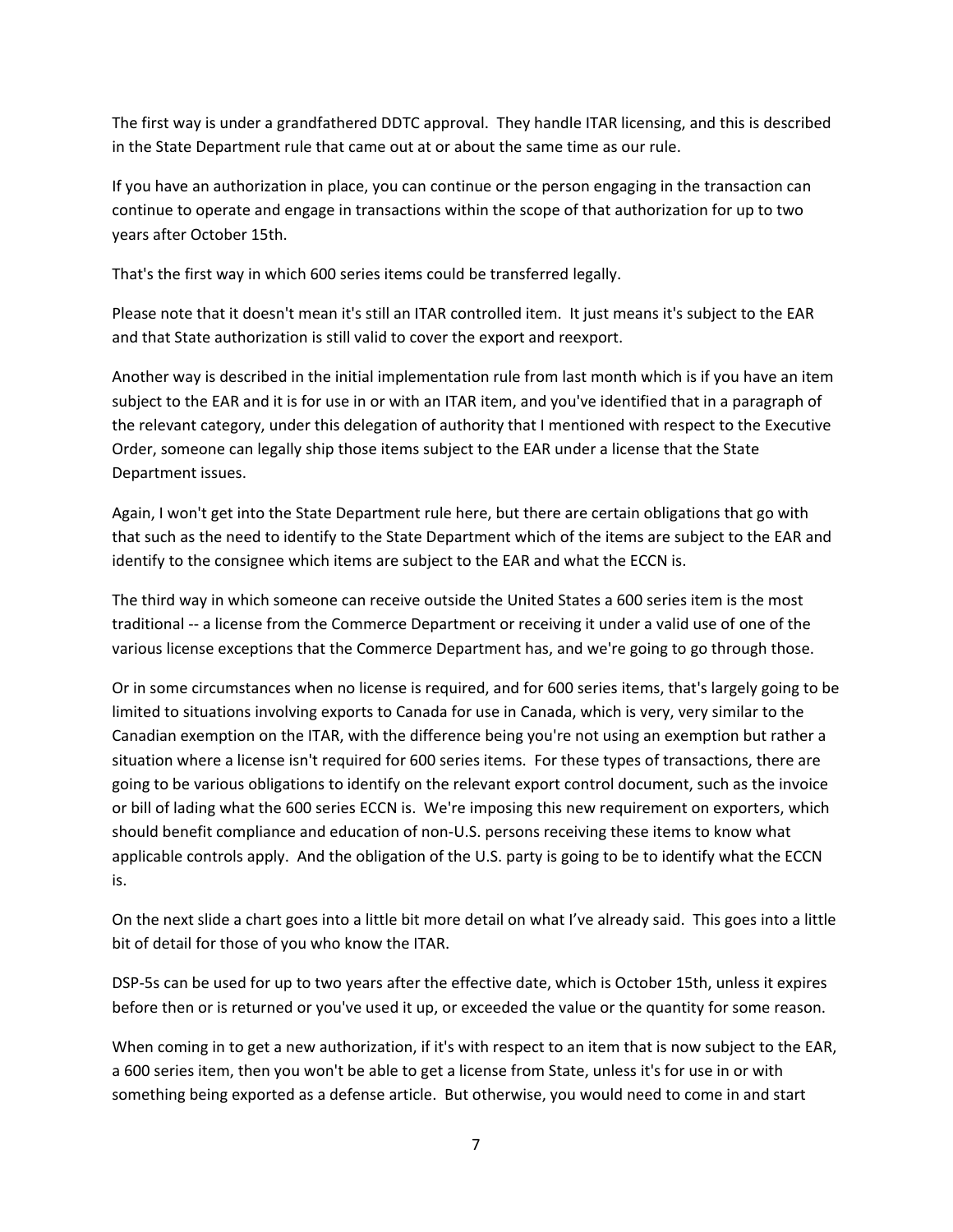fresh with the Commerce Department and either apply for and receive a license or apply one of the license exceptions in the EAR.

For 61s and 73s, which are temporary, State has said those are valid until expiration. Unlike the State Department, the Commerce Department doesn't control the temporary import as such.

We do control the shipment of items out of the United States but we don't add an extra control in the act of importing something temporarily into the U.S. But nonetheless, these authorizations, particularly the 73s for temporary exports, may continue to be used so long as they're effective and valid until their expiration on their own terms. For those involved in the export of data or services or production overseas or Warehouse Distribution Agreements, what State has said is those may also be used for up to two years after the October 15th date, unless for whatever reason the agreement expires. And to the extent that you need to make an amendment, such as a new party or new item or items that were within the scope of an agreement have now moved over the 600 series including technology, by the way. Then what you would do would be to start fresh with either the Commerce system and Commerce license or Commerce exception, or use the new 120.5(b) provision I mentioned earlier.

In fact, I have a whole slide on it, which is next. For questions pertaining to the State Department, you really need to refer and contact the State Department.

This is a very, very general summary of what State requires, but again for questions about the State rule, contact State. In its new 120.5, and there are some other provisions that basically have these elements, that if you want to ship something subject to the EAR out under the authorization, or for a non‐U.S. person to receive it under a State authorization as opposed to Commerce authorization, the applicant needs to include a description of what those items are in its application. Also they must be for use in or with the ITAR controlled item, and the applicant must state what the EAR items are, so if you have EAR controlled aircraft parts, those would be described in USML VIII(x).

Okay we're now going through and listing different ways in which a non‐U.S. person can receive legal items.

The first one is under a State authorization. The second one is under a BIS authorization. BIS, Bureau of Industry and Security, that's us at the Commerce Department responsible for export controls.

That's in one of three ways ‐ license, license exception or situation where simply no license is required. Keep in mind that for some licenses, and this is not new, that there may be conditions that apply. So for example, if there is a license, you need to read all the way through it because sometimes certain end uses or certain types of activities are limited as a condition of issuing the license.

It may say, for example, that you can't transfer production technology but you can transfer certain manufacturing technology. You need to look at them to see how broad or narrow the situation is.

In addition, BIS may issue authorizations for non‐U.S. origin items that incorporate U.S.‐origin content and this is where the *de minimis* analysis will come in. We'll discuss this later if you have more than a *de minimis* amount, then even that non‐U.S. origin item, just like it is today in the ITAR, will require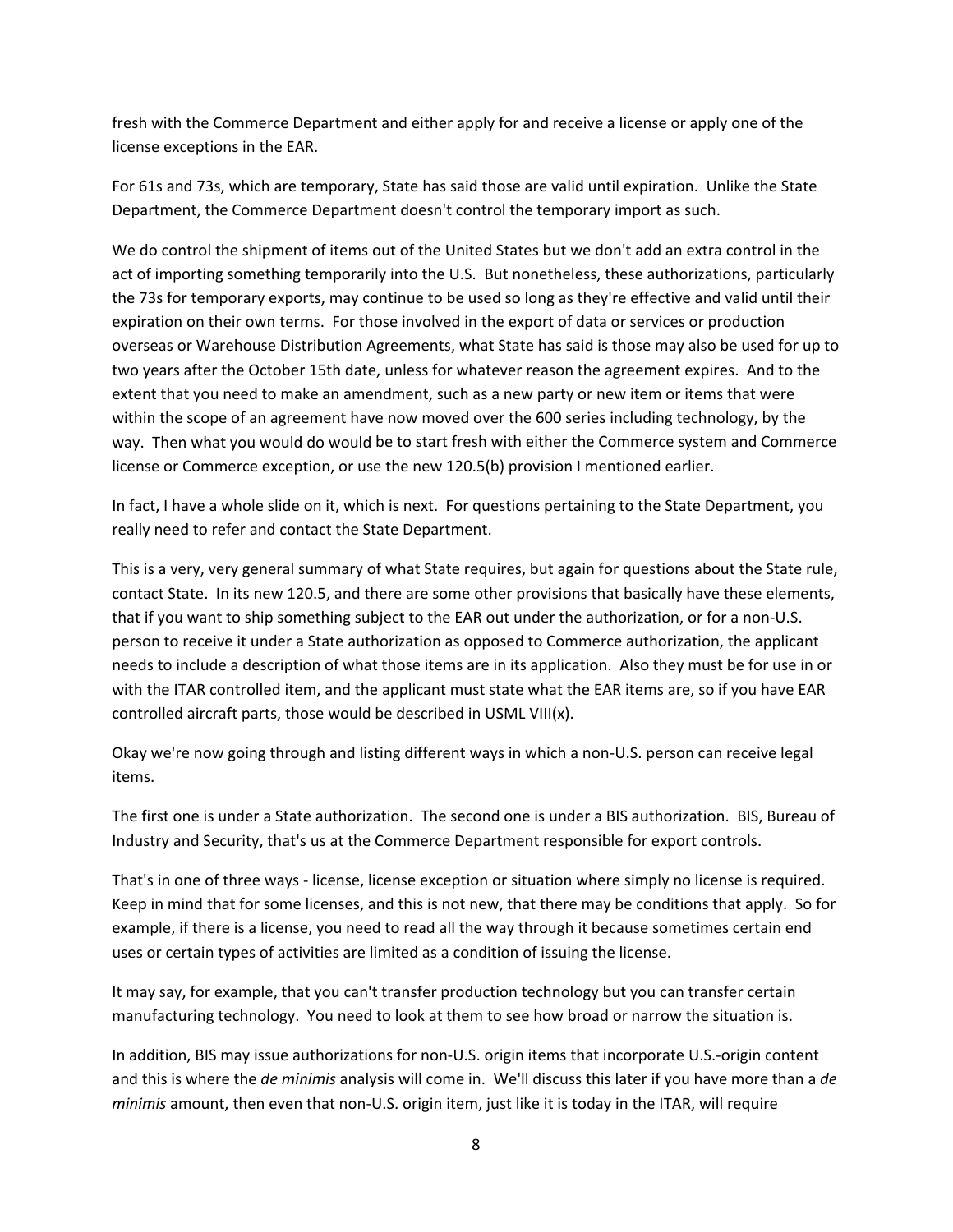Commerce Department authorization to transfer, but if it does contain a *de minimis* amount, you won't require that BIS authorization.

Finally with respect to some small group of countries, the direct product of U.S. origin technology or software ‐‐ foreign‐made items that are made from U.S.‐origin technology ‐‐ can't be transferred without BIS authorization to certain destinations, and I've got slides on that later.

We'll talk about items in the form received such as a generator, and then we'll talk about items incorporated into foreign‐made end items.

For situations where an item that's outside the United States is in the form that was shipped from the United States and hasn't been incorporate into another item, then generally the reexports and in‐ country transfers of those types of items require the same type of authorization as the original export ‐ either a license or an exception.

A U.S. party would need to ship it directly from the United States, as described in that first bullet. Reexporters, that is, the non-U.S. persons overseas wanting to ship that U.S.-origin item to another non-U.S. country, also have the authority to request from the Commerce Department a license to ship. But they also have the authority to ask the U.S. exporter at the time of the initial application to make sure that that initial authorization has authority in it for export and reexports to various destinations.

So that's the second and third bullet there, just to repeat.

A non‐U.S. person can ask the Commerce Department for a reexport license. So if you're in France, you have the generator, U.S. Origin, 600 series generator and want to transfer the generator to a non-STA 36 country, a license is required from the Commerce Department to do so.

If this wasn't contemplated at the time the generator was shipped, the non‐U.S. person would come to the Commerce Department and seek that authorization.

What's not on this slide is that there's a bit of flexibility within the EAR in that also a U.S. person can seek an authorization that would allow the non‐U.S. parties to that transaction to retransfer it in a way that was contemplated as well.

There's a great deal of flexibility of providing to non‐U.S. persons the authority under U.S. law to transfer legally items subject to the EAR that are in the form in which they are received to other countries when a license is required.

Next slide here.

So how does one apply for a license? I'm outside of the United States, and it's the same way that someone in the United States would apply for license.

We have the SNAP-R system, where one submits applications and provides supporting documents.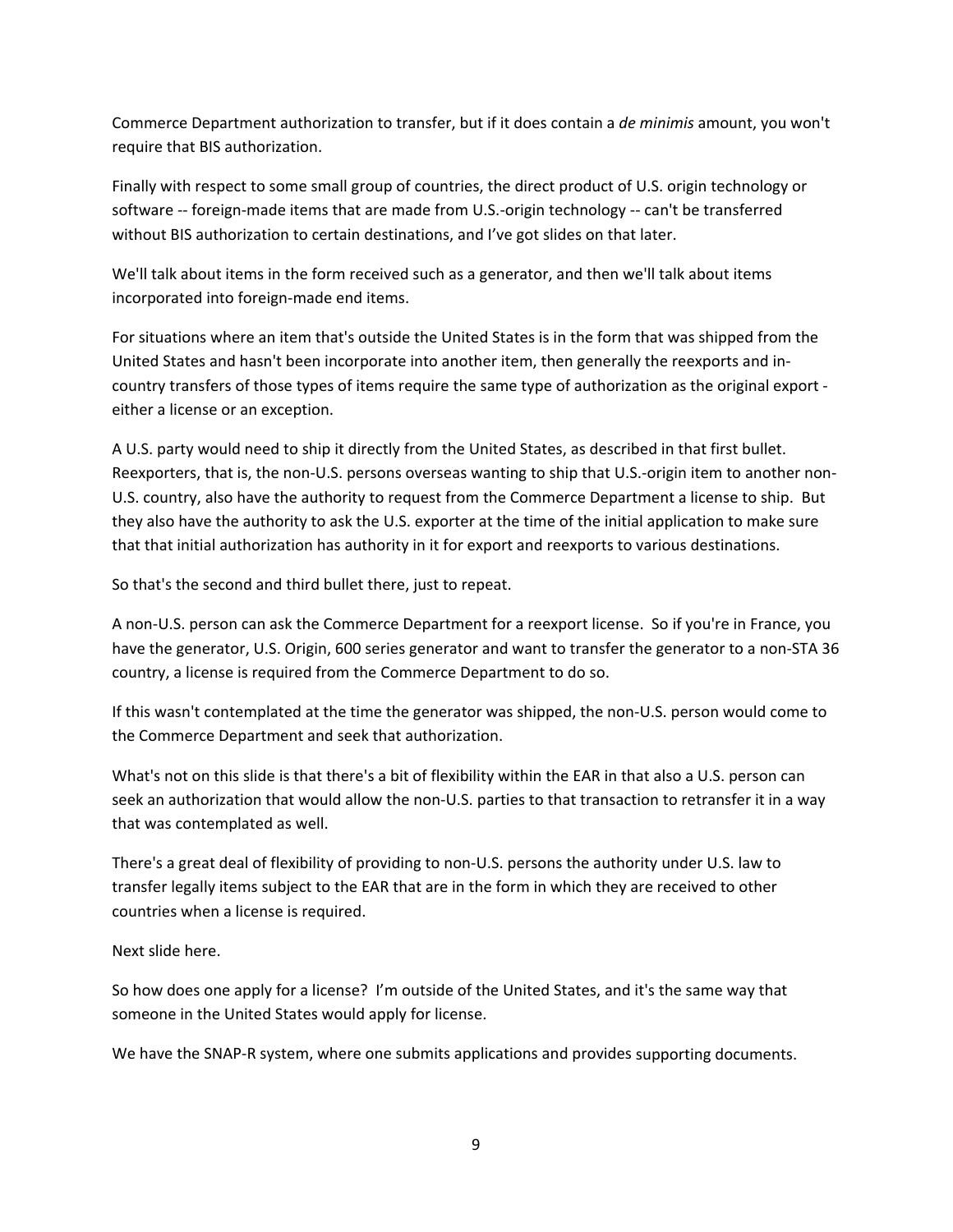We can do another presentation later on SNAP-R, but just suffice for now that the application form is called the 748P form, and there are various appendices that can be attached to that for multiple end users. In part 748, there are details on how to apply for a reexport license.

With the initial implementation rule, we become more like the State Department's regulations in that Commerce licenses have a four‐year validity period, which is what the default setting is for the State Department rules.

MLAs and TAAs have ten‐year validity periods. Generally, our experience is they need to be updated, revised certainly within the four‐year period, so that may be a moot point. But if there is an unusual situation where for some reason that isn't obvious to us that beyond four years is warranted and relevant and useful and of no concern to the U.S. Government, U.S. and non‐U.S. parties can request an extended validity period.

What's also useful is if there have been prior DDTC approvals. So by all means, provide that information to us either by license number, generally, or some other way of identifying it, and that will help speed the process by which applications are considered. To go off script here for a moment and to sort of echo something that my Defense Department colleagues say if they were here and they repeat at similar conferences, how quickly a license application moves through the system is generally a function of how complete and clear and crisp and correct the information in the application is.

So the best way to have a good application move through the system is to answer all the questions that are required and have it really quite crisp in a good, clean package.

A lot of license applications get delayed because the information coming in wasn't complete or we have to go back and ask a lot of questions, and that creates significant delays.

# Anyway, back on script.

So as described on this slide here, unlike in the State Department system, the Commerce Department doesn't charge for license applications. We don't charge to register, and we don't require registration as a general matter.

Under our reexport licenses, they can have multiple end users. If you have ten different parties in a joint development production by and among ten different countries and individuals, you can in the application identify all of those end users and the authorization you get back will allow for exchange of technology and described items by and among those users.

The Commerce Department doesn't require purchase orders but rather just the description of the potential end user and other relevant information, and we think that this is a benefit because it allows for companies that are doing pre-plans or planning with respect to potential transactions to get rid of the issue of whether the authorization would be required or granted and have that in place assuming the order comes through.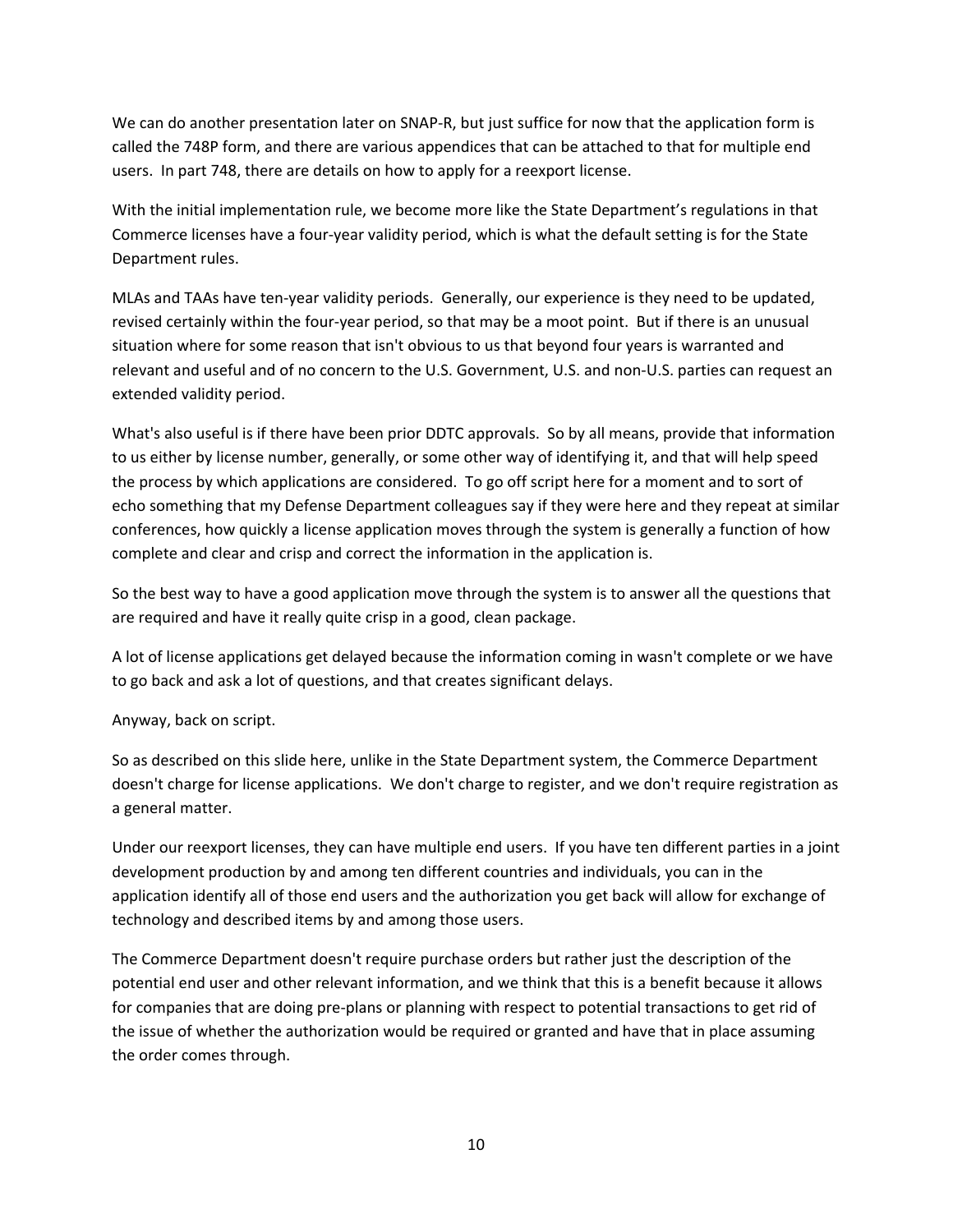That way it's already effectively been vetted by the U.S. Government and authorized so that if the order does come through, then you have that step in place. But if it doesn't come through, there's no harm as you have an authorization you won't be shipping against.

Also in terms of benefits, reexport authorizations from Commerce for technology are generally a lot shorter and we believe a lot easier to understand and comply with and complete. We don't have all the complexities of manufacturing licenses agreements or technical assistance agreements. We require the basic same information, but in a format we believe is simpler, where you describe end user, destination, and the other questions that are on the application.

During the six‐month interim period, exporters and reexporters can pre‐position licenses. They can come in today and say I know your regs aren't in effect yet, but come October 15th, we want the authority to be able to ship these 600 series items from this country to that country, and here is the application. What Commerce will do is hold that and then not issue it until the regulations become effective, but at least you can go through the paperwork of getting everything done.

With respect to classification determinations, you can, however, come in now and not have to wait for an answer until October 15th and ask how something is controlled on the new 600 series.

Now if there is no doubt, if it's obviously not listed on the U.S. Munitions List and it's a defense article that is no longer going to be a defense article but rather become a 600 series military item, we ask that you not come in and make that request if there is no doubt. But if there is doubt for some reason and you need the guidance from the Commerce Department or you don't quite really believe the information provided to you by the U.S. party, then you can come in, even a non‐U.S. party, and seek from the Commerce Department what's called a classification determination where you describe what the item is, how it was designed, whether it is or isn't designed for a defense article, and we can give you back an official response about whether it is or isn't a 600 series item or some other item on the Commerce Control List.

So on the next slide here -- there are restrictions on using license exceptions that are generally applicable to all 600 series items or almost all of them.

So for example, in 740.2(a)(13) is a list I'll go through on the next slide of only those license exceptions that are available for 600 series items.

The EAR has lots and lots of exceptions for different reasons that have evolved over time to accommodate particular policy objectives.

We've limited the scope of what those exceptions are with respect to 600 series items: LVS for limited value shipments, TMP for certain kinds of temporary exports; TSU is limited in term of situations involving releases of technology to certain foreign persons on campuses in the United States.

Later on we're going to get into another exception involving BAG for baggage when we get to body armor controls, but we'll address that later. Types of exceptions not eligible for use under the 600 series are APR, CIV and GFT. Additionally, a significant limitation of 600 series items is that they may not be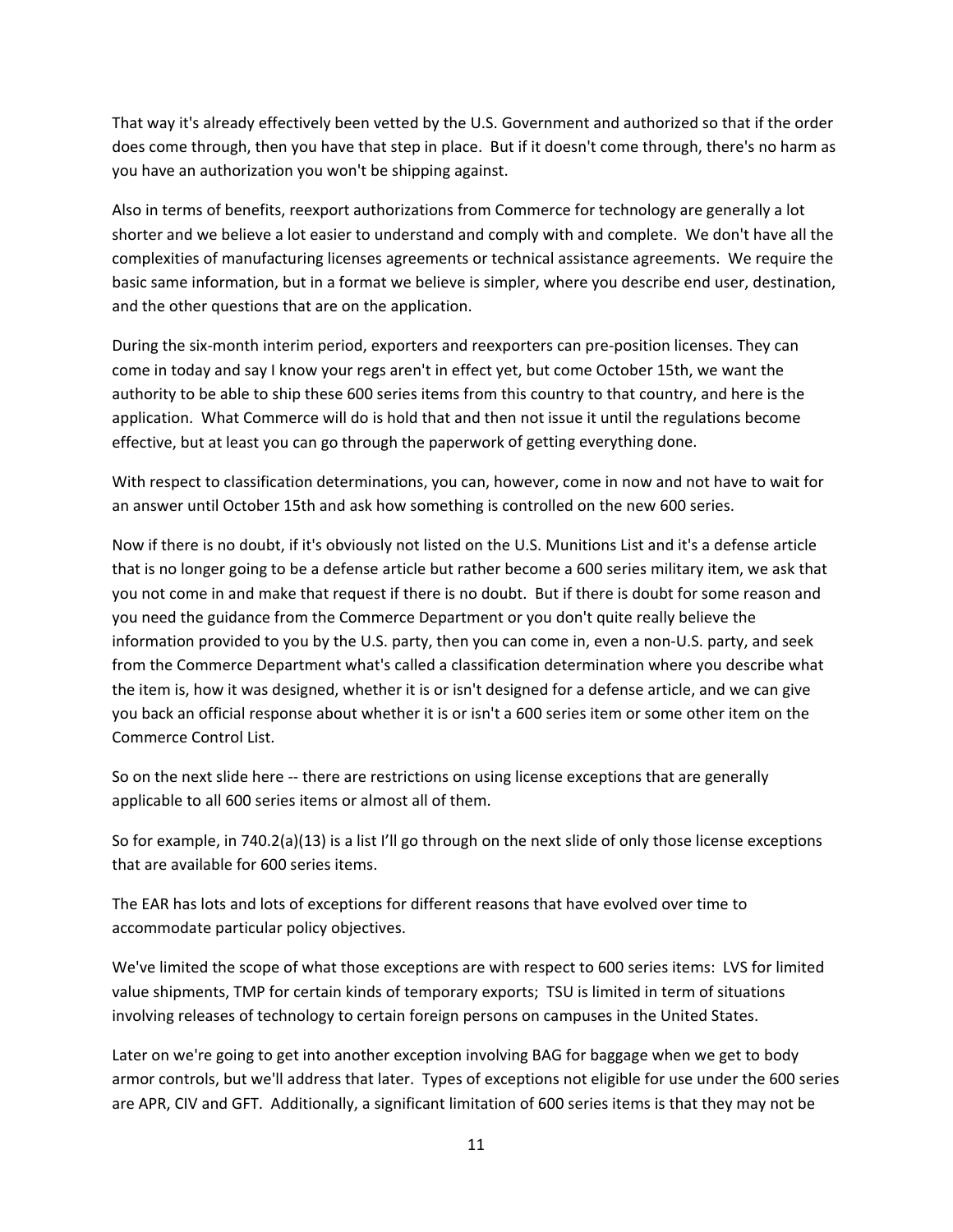exported to Country Group D:5, which within the Commerce regulations is a group of countries that are embargoed or limited for various reasons. In response to public comment to the initial proposed rule, we created this new Country Group D:5. It's basically to be identical to the country group in the ITAR section 126.1, which describes embargoes.

Our new group D:5 tracks the ITAR list in 126.1. Similarly, there are a handful of entries or particular subparagraphs throughout various ECCNs where for those types of items only, License Exception STA was not eligible, and that generally is in situations involving technology, I think actually almost exclusively involving technology or software.

The reason for that is as the Defense Department and other agencies were going through the list of items that we move off of the USML, we came across situations where the consensus was that the license exception should be eligible for the physical item , for example, but not for the technology for its production or development. The government still needed to have visibility and individual licenses for particular transactions, even for ultimate end use by the governments of the STA‐36.

So as not to split jurisdiction of technology off from the jurisdictional status of the item to which it relates, we kept the technology and physical item to which it relates in the same set of regulations, but we excluded the availability of License Exception STA for export or release to foreign persons generally. You'll see that in 9D610.b for example, and there are some types of software that still require a license notwithstanding its export to governments or nationals of the group of 36.

In the last bullet, there are items controlled for MT reasons that are not eligible for license exceptions.

We're probably going to do another training session later in the year just on license exceptions beyond STA, but these are the primary ones other than STA that are eligible. LVS, TMP, this is not a new concept, we've just adopted the same exception that was already in the ITAR.

RPL for replacement parts is in 740.10, and that will walk you through what the conditions and limitations are on RPL, such as it needs to be one‐for‐one replacement, with no stockpiling and no enhancing the quality of the item.

License Exception GOV, not just limited to the 600 series, but it also has some provisions that allow for the Department of Defense to direct orders, and for particular shipments to go on behalf of the U.S. Government.

License exception STA is eligible in the EAR not just with respect to the 600 series but also with respect to other types of items subject to the EAR. And we're basically talking about two STA groups of countries ‐‐ the group here in the middle and the group of eight, which is not eligible for 600 series ECCNs.

STA can be used if STA is authorized in the ECCN and none of the other general prohibitions I just described are applicable. So for non‐U.S. parties, this is a really important slide to jot down, slide 20, because this lays out what you, the non‐U.S. person, needs to do. It's also pretty much exactly what the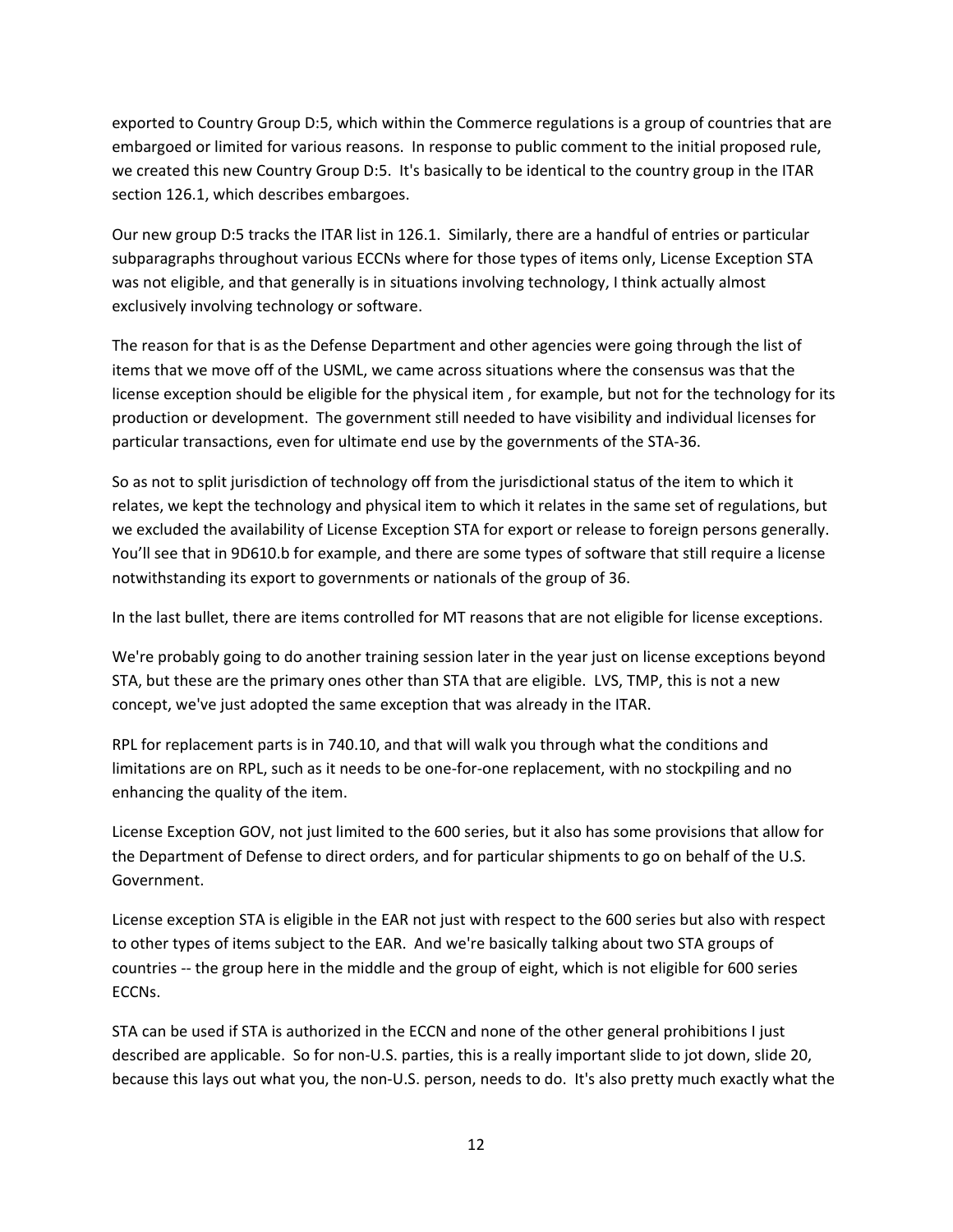U.S. person in the United States would need to do, in order to be able to use License Exception STA to transfer items from one country to another, from one of the group of 36 to another of the group of 36.

Today, under the ITAR, a license transfer request authorization is required for all retransfers regardless of significance and destination, but what we have done is maintained in the new structure reexport authorization to the group of 36; allowed for the availability of an exception if all of these conditions are met.

So number one on the upper left, reexporter, the person in France or Switzerland wanting to transfer the item to Sweden or Germany or one of the other 36 countries needs to provide the classification number to the party on the other end of the transaction.

That is the new, for example, 9A610.x for parts or components for military aircraft not identified on the USML or CCL. That's task number one and obligation number one.

The party receiving the 600 series items needs to provide back to that shipper, to the reexporter, the information described in the box there on the right that he understands that the items will be shipped under this exception, that he's been informed of what the ECCN is, that there's no use of License Exception APR (a) or (b) for shipment outside of the group of 36, agrees not to do anything in violation of the EAR, and agrees to provide upon request any and all of those documents to the U.S. Government.

Once the statement is made, the reexporter needs to get a copy of that statement to have it because it needs that in hand in order to be able to use this exception to notify the concerned that the exception is being used.

The reexporter needs to keep all the records to each of the consignee statements, and the consignee also needs to maintain those records and any pertaining to any subsequent reexport or transfer.

Remember that STA is just an option. If for whatever reason it is more efficient to accomplish the same transaction with the same parties under a license that Commerce would issue, then the parties may agree to do that as well.

What we've done here is for transactions to countries of less concern for the types of items that we're dealing with and for end uses about which we have little concern, we have created availability of a license exception because our records show these are types of transactions that are generally and historically approved without too many issues.

If the nature of the transaction is such that it would be simpler and more efficient to apply for and receive a license, the Commerce Department won't reject the license application. What we'll do is say again, like what I just said, you have the option of STA or coming in and applying for and receiving a license, whichever is the most efficient to accomplish the same transfer.

Also, to satisfy the conditions of STA for 600 series items, it has to be, number one, for the ultimate end use of the U.S. Government or one of the governments in the group of 36. This is also the new Country Group A:5.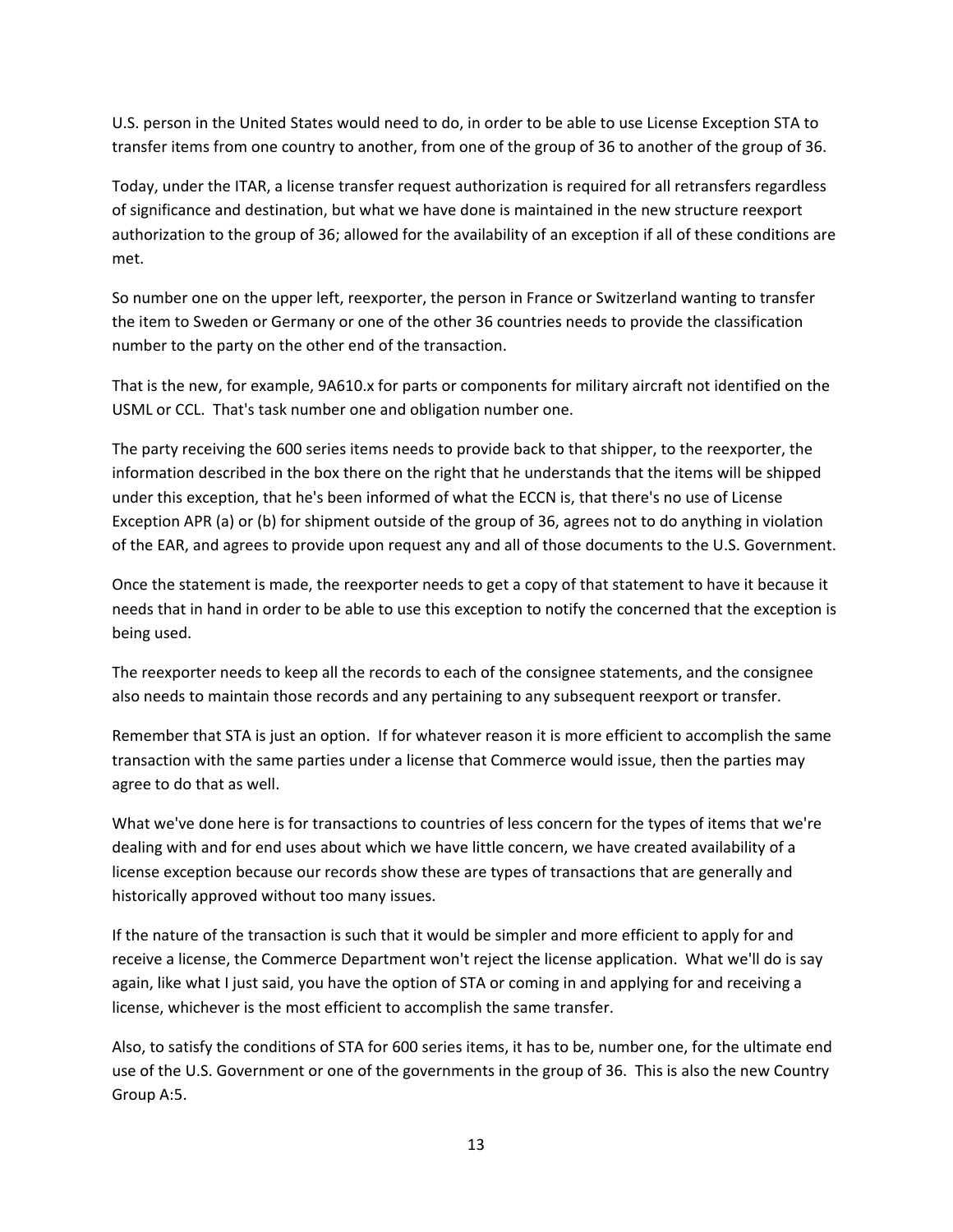Or it has to be either for the return to the United States or, one thing we need to add in to this slide, if it's technology it has to be production or end use of the government of one of these 36 or the United States Government.

Or finally the U.S. Government has issued a specific license authorizing its use. So let's say you have a license from the State Department to transfer aircraft parts as part of a foreign military aircraft from Sweden or France to a third country outside the group of 36.

If the non‐U.S. party making the certification to the U.S. party allowing for use of STA provides a copy of that authorization, then STA can be used to ship that to that third country. Or similarly, if the reexporter provides the same information to one of the transferors in the group of 36, then STA can be used then as well, but it requires identification of the existing authorization for transfer outside the group of 36 to be able to use STA to or within the group of 36, if not for ultimate end use by a government of one of the 36 or the Government of the United States.

Another condition of using STA that's equally applicable to reexporters as it is to U.S. exporters is that all of the non‐U.S. Parties to the transaction have been previously approved or authorized within a State Department or Commerce license.

It doesn't have to be for the same transaction, but it has to be, as a general matter, that the parties have gone through the State or Commerce licensing process and have been on an approved authorization. Now, the policy reason for this is that license exception STA is meant to apply to types of transactions where it's the same items for the same end users for the same types of uses where they're generally approved over and over.

It wasn't intended to apply where it's a new party or type of transaction. It was meant for regular relationships, and if you have a new party to a transaction that you've never traded with or who has never been subject to a Commerce or State Department license, then STA isn't the vehicle for that.

That's the policy behind this obligation, so that we will have vetted the items, end uses, and parties to the transaction in one way or another.

The Consignee Statement must also address that the ultimate end user in the transaction would have to agree to end‐use checks.

To the extent that anybody is involved in transfers of end item aircraft, those are not automatically eligible ‐‐ a license is required for all destinations except Canada, and STA is only available if there's an application to the U.S. Government to use STA and the three departments agree.

For those of you who are ITAR experts, you can see a translation chart for how we've translated into the EAR license exceptions, various exemptions that are today in the ITAR.

This is all part of the effort to harmonize the substance and eventually the words used between the two sets of regulations.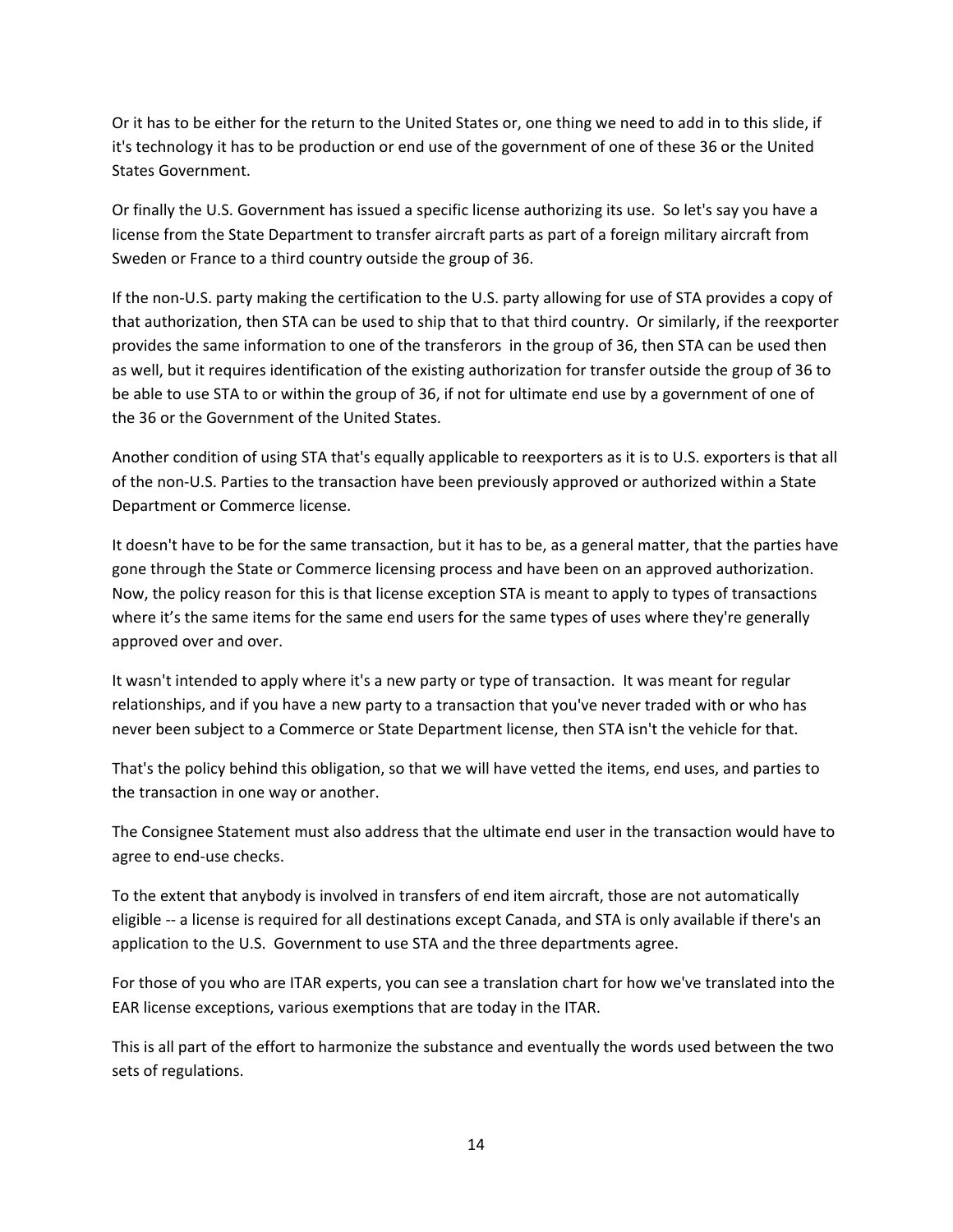I won't go into any of that, but you have these slides, and all I'm doing is confirming the general principle that if there was an exemption in the ITAR that applied to defense articles, to the extent that EAR version was worded differently, we have tried to accommodate that in the EAR and have the same scope, but using the EAR terminology, which are the various license exceptions.

As I mentioned the EAR -- unlike the ITAR -- does not have a see-through rule, but what we do is have is a *de minimis* rule, which is a function of the percentage of value of the U.S.‐origin controlled content in a foreign‐made item.

On this third bullet, a foreign‐made item located outside the United States that incorporated controlled U.S.‐origin content that does not exceed the applicable *de minimis* percentage is not subject to the EAR.

Remember what I said about the meaning of "subject to the EAR" is whether you have to look to the EAR to see whether a license is required or some other condition needs to be satisfied. If something is not subject to EAR it means exactly that, you don't need to look to the EAR for the subsequent transfer.

However, there are situations where a foreign-made item located outside the U.S. that incorporates U.S. controlled content exceeds that amount. Those will require U.S. authorization to retransfer, and those non‐U.S.‐origin items are subject to the EAR.

Similarly, there are new situations where for 600 series items, the *de minimis* value is zero. It's 25% with the exception of arms embargoed countries. That 25% is the value of the controlled content below which the item is no longer subject to the EAR unless it is destined to one of the D:5 countries, which are the arms embargoed countries such as China, where the value is zero.

This maintains the status quo that exists today under the ITAR, where the value is zero, but what we're doing is maintaining that rule to just the arms embargoed countries. If you have, for example, a non‐ U.S.‐origin defense article, and you have one item in it specially designed ‐‐ it's U.S.‐origin, subject to the EAR, that's going be a six hundred series item ‐‐ U.S. authorization is required to transfer that foreign‐ made item to China, for which we have a denial policy.

Whatever the rules are yesterday for the transfer of foreign-made items to China and other countries subject to embargo will be the same tomorrow. And in Supplement Number 2 to our part 734, we have guidelines for the *de minimis* rules, and I think I've already said the rest.

If you have an item that does contain U.S.‐origin controlled content and it is subject to the EAR, then you determine the licensing requirement based on the classification of the foreign-made item. If you have a piece of military aircraft, then you ask yourself what would be the requirement for transferring that item from France to Russia?

If a license would be required to export it, then a license for the non‐U.S. party would be required to reexport from France to the non-STA 36 country. With respect to other types of technology, as described in the rule, if you commingle it with non‐U.S.‐origin technology there is a one‐time report that must be submitted to BIS.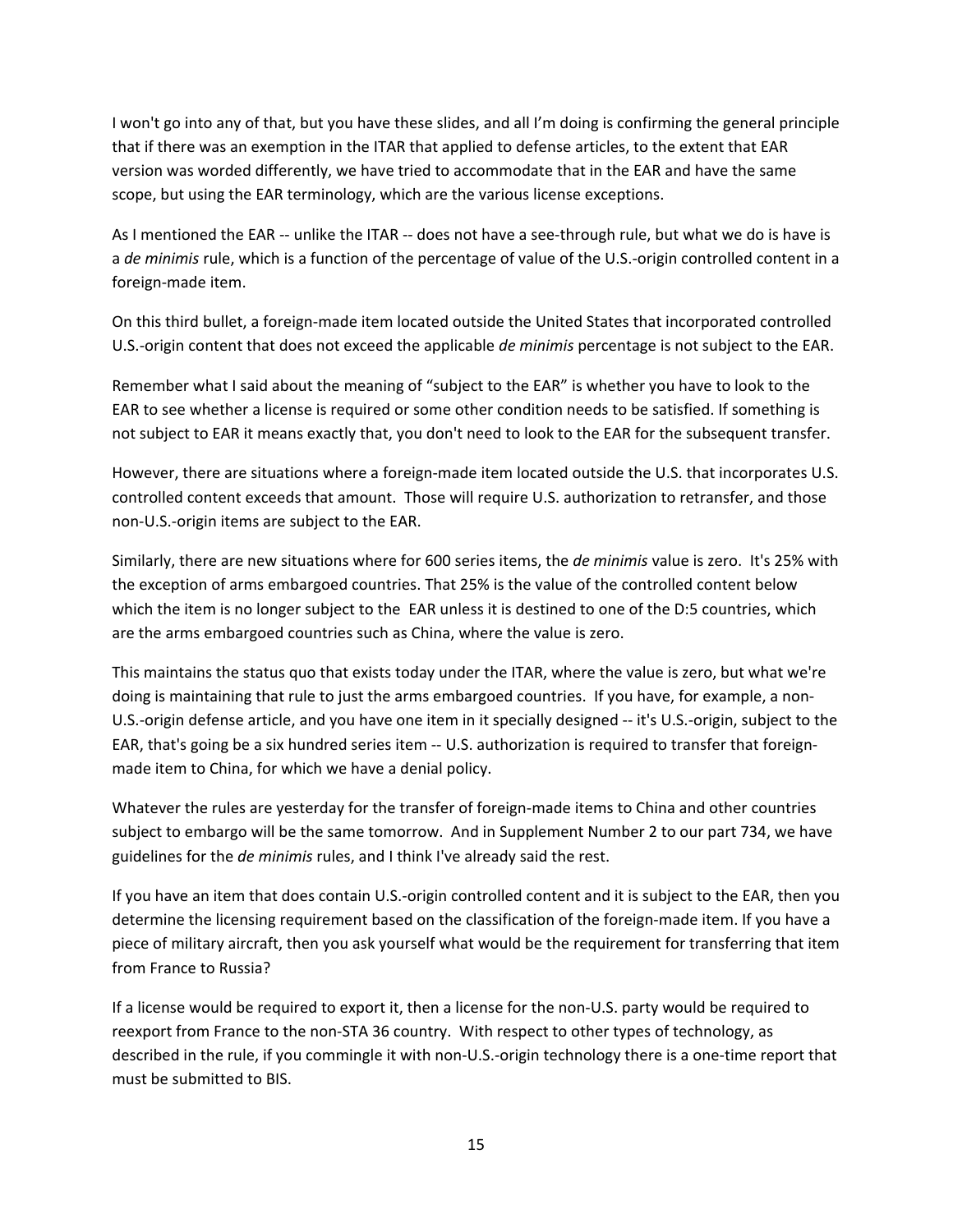The direct product rule… under the State Department rules, they don't use this phrase, but there's effectively a direct product rule for the whole world, and if you look at ITAR provision 124.8, paragraph five, which is a required clause in all MLA's and TAA's, it says that all items, all non‐U.S.‐origin items, even with no U.S.‐origin content, that are produced or manufactured from U.S. technology or services are ITAR controlled forever.

That means they would need State Department authorization to transfer from one country to another if U.S.‐origin technology was used to build them or U.S.‐origin services were used to produce or build them.

Under the Commerce rule, what we have done is realize that is too extreme for the types of items that were at issue here, so we've down shifted that direct product concept into a series of countries where the rule doesn't apply unless the non‐U.S.‐origin item that was made from 600 series technology or software is destined to one of those countries.

This slide gives you basically what the questions are to ask to know whether a non-U.S.-origin item is subject to the EAR even if it contains no U.S.-origin content, merely by virtue of being produced by U.S.origin technology or 600 series technology or software.

Ask yourself: number one, is the item a foreign‐produced direct product of U.S.‐origin 600 series technology or software, or a plant or major component of a plant that is a direct product?

If yes, then you ask, is the foreign produced product a 600 series item?

Item specially designed for military aircraft?

If the answer is yes, then you ask, is it going to one of the group of countries listed in D:1, D:3, D:4, D:5, or E:1?

You'll have to look at what those groups are, but it's essentially a lot of countries in the Middle East, former Soviet republics, countries subject to embargoes, and U.S. Embargoes broadly.

You may notice D:2 is not there, that's with respect to nuclear items, and that's not being moved in the 600 series.

If the answer to all three questions is yes, then that non‐U.S.‐origin item is the direct product of U.S.‐ origin technology, and if it's retransferred to one of those D or E group countries will require Commerce Department authorization do so.

If you have more questions, here is contact information.

What I'm going to do now is go to the questions that have come in, and we are certainly not going be able to get to all of them but I'll pick them up next time we have a weekly conference call.

First question, may I submit a commodity classification request to Commerce for an item that I manufactured that incorporates U.S.‐origin 600 series items?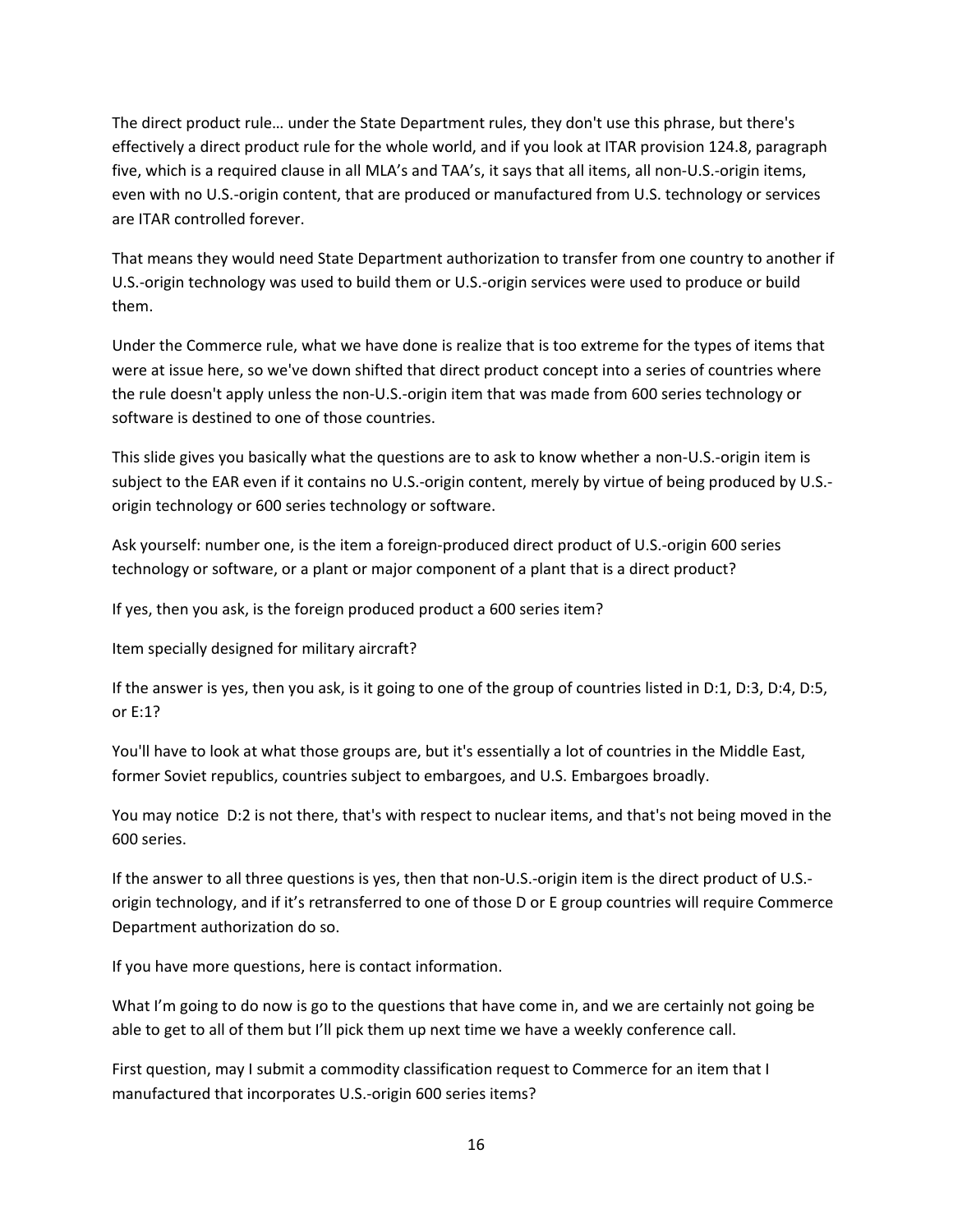Yes.

We'd hope you'd be able to tell whether it is or isn't controlled and does it contain more or less content depending on where it's going. But for whatever reason if there is an ambiguity, submit a request.

You don't have to be a U.S. Person to submit a classification request and don't have to wait until October to do this.

So, next question.

I've been told by the U.S. ‐‐ this is also from someone outside the United States. I've been told of a 600 series item that the item has been classified by CCATS request because it is considered a specially designed component. I have however incorporated this item into a non-military end item, can I use paragraph (b)(3) of the definition of specially designed – they don't word it this way but ask whether it's specially designed.

It depends.

The way in which paragraph (b)(3) in the definition of specially designed works, it's something as common to a controlled item, a 600 series item, and an essentially uncontrolled item such as an EAR99 item or something controlled only at the lowest level for antiterrorism reasons.

If it really is common as described in more detail in paragraph (b)(3), then that as part of your definitional analysis allows you the non‐U.S. Party as well as any other party, including the U.S. Party, to conclude that that item is in normal commercial use and thus not considered specially designed.

Whether a license is or isn't required depends upon a lot of other things, which is whether it may be listed somewhere else on the CCL, or whether the type of transaction is such that this item subject to the EAR would be subject to a general prohibition.

But to answer the question, yes.

The way in which we structured the definition of specially designed is one can apply that definition when determining whether something is or isn't at the time of export or reexport specially designed.

As foreign buyer, how can I be certain of the classification of the item I receive from the U.S. supplier? If I have questions or doubts about the classification based upon my reading who should I turn to in the U.S. Government?

If the question is about whether it is or is not on the U.S. Munitions list as an ITAR‐controlled item, your course is submit a commodity jurisdiction request. If there's no doubt that it's not listed on the new munitions list now and the question is whether something falls on the Commerce Control List, the response is to submit a classification request to the Commerce Department.

Again if it's with respect to 600 series items, you don't need to wait until October, you can ask that earlier.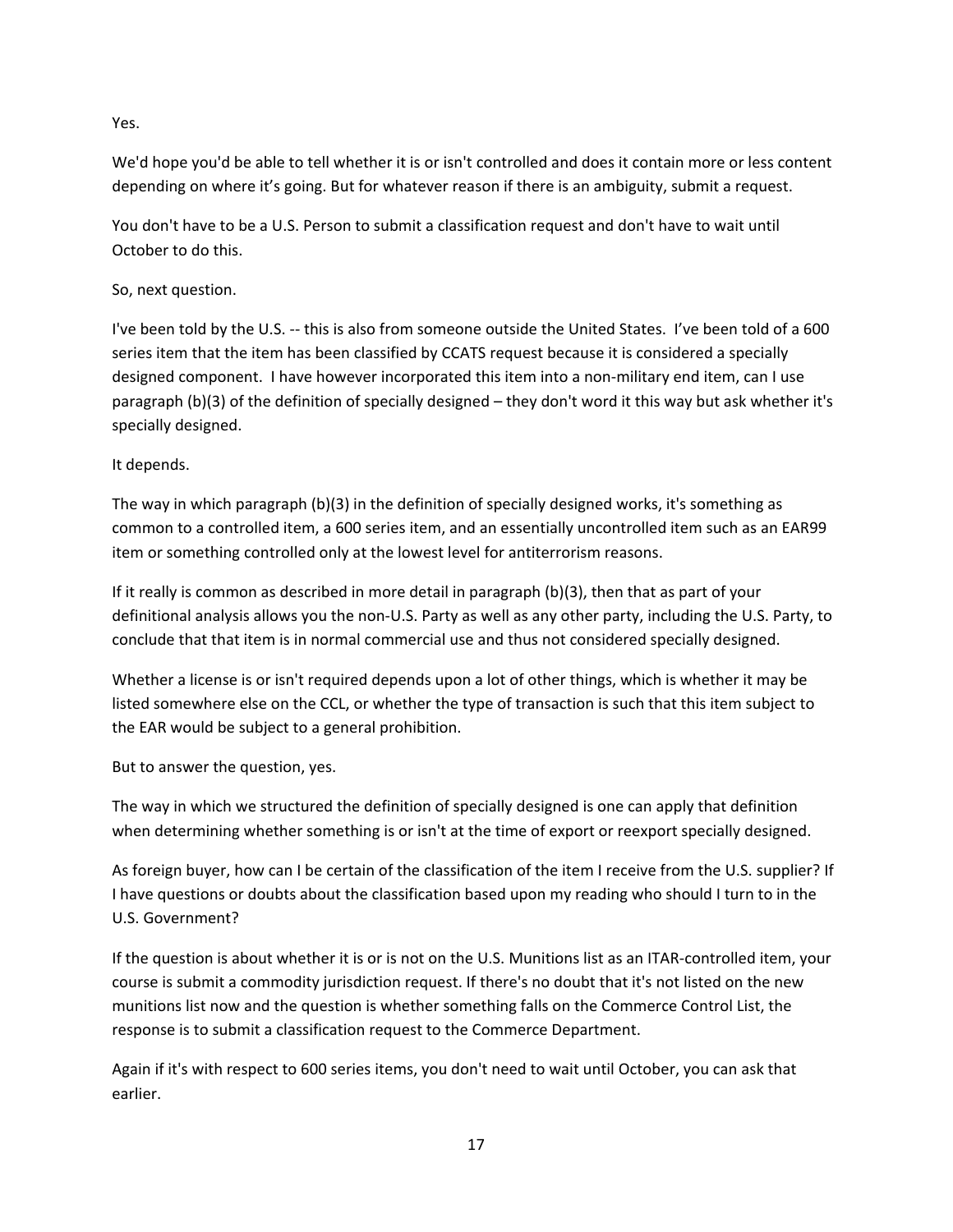So here's a good question. Previously received  $-$  this is also from a non-U.S. Party  $-$ 

I have previously received under a DSP‐5 a USML VIII(h) part and still have it in my inventory. I've received exactly the same part under BIS authorization.

One of those authorizations is incorrect.

So the way to resolve it today would be to look to the USML to decide whether it has been specifically designed or modified for a defense article and if there is doubt, then you should submit a CJ to resolve that doubt and that'll tell you whether you need State authorization or Commerce authorization to retransfer it. After October 15th it'll be the same rule, but our hope is that for most of these types of parts, exclusively those not listed on the U.S. Munitions List, that the answer would be that you would review just the EAR to determine any restrictions available or applicable to the reexport of those items.

Next.

License exceptions.

Can I use license exception STA even though I received the item via a license from the U.S. Exporter?

Well, it depends.

It's an option. Remember I said that not everybody may want to ship under the exception and may actually use a license, but if a reexport to another STA‐36 country primarily satisfies all those conditions that I just walked through in terms of documents and certifications and agreeing to an end use check for the U.S. Government and making documents available to the U.S. Government, etc., then, yes, license exception STA would be eligible.

Just to repeat, assume you satisfy all the conditions of the exception.

If not, whether you received it under a license or under an exception to begin with, it would still require Commerce authorization.

Here's a really good question. This is also from a non‐U.S. Party.

Can I use *de minimis* to reexport my 600 series item outside the STA‐36 countries?

That's a trick question.

Because -- no -- the condition of using STA to get something into one of the STA 36 countries is that it is for ultimate end use of one of the governments of the 36, or for return to the U.S., or for when the U.S. Government has already authorized its retransfer ‐‐ for 600 series.

I'm limiting this to six hundred series items. And if the plan was to ship under STA something to an STA 36 country and then incorporate it into an item for a destination outside of the group of 36 without one of those authorizations, then no, that's not the point of STA and STA isn't eligible for that type of activity.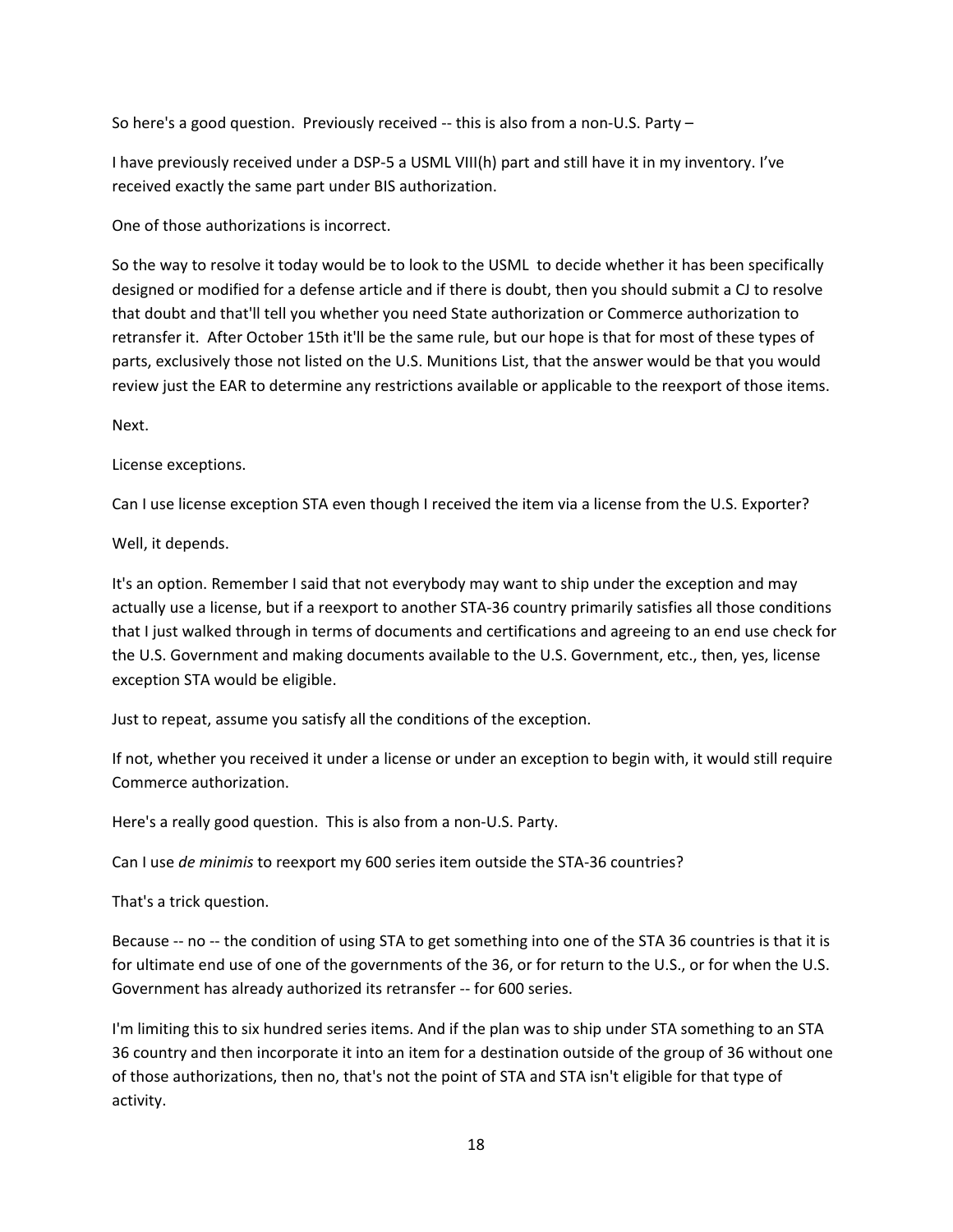If that's your plan, what you the non‐U.S. Party will need to do is, even for exports to one of the 36 countries, you're still going to need a license. That is, if you, the non‐U.S. Party want to buy things from the U.S., bring them into the 36 countries, incorporate them to non‐U.S.‐origin items and ship them around the world, that's going to need to be described in a license application that the U.S. Shipper provides to ship it to you in your STA‐36 country.

By the way, that's not changed. That's exactly the rule now with respect to those items now as ITAR controlled. Not an increase in burden, that's just maintaining the status quo for something that doesn't satisfy the STA exception.

Next question.

As the reexporter using STA, do I need a prior Consignee Statement from the recipient before reexporting the 600 series item?

Yes.

In order to use the exception, you, the non‐U.S. Party, needs to get information in writing as I described earlier about the end use, end user, description of the ECCN before retransferring something using this license exception.

Do I need to keep this Statement?

Yes.

There is an obligation to maintain this in your records and make it available to the U.S. Government upon request.

Next question, do need to provide this Statement to the original U.S. Exporter of the six hundred series?

No.

If the U.S. Exporter had nothing to do with that retransfer, there's no legal requirement to share that information.

Next question.

Where do I look for export restrictions on 600 series items and what information am I obligated by U.S. Law to pass on to my foreign customers?

Well, I think I've sort of described them already. So I've already answered that question.

Next question.

If I reexport technology do I still need to get a TAA from the State Department?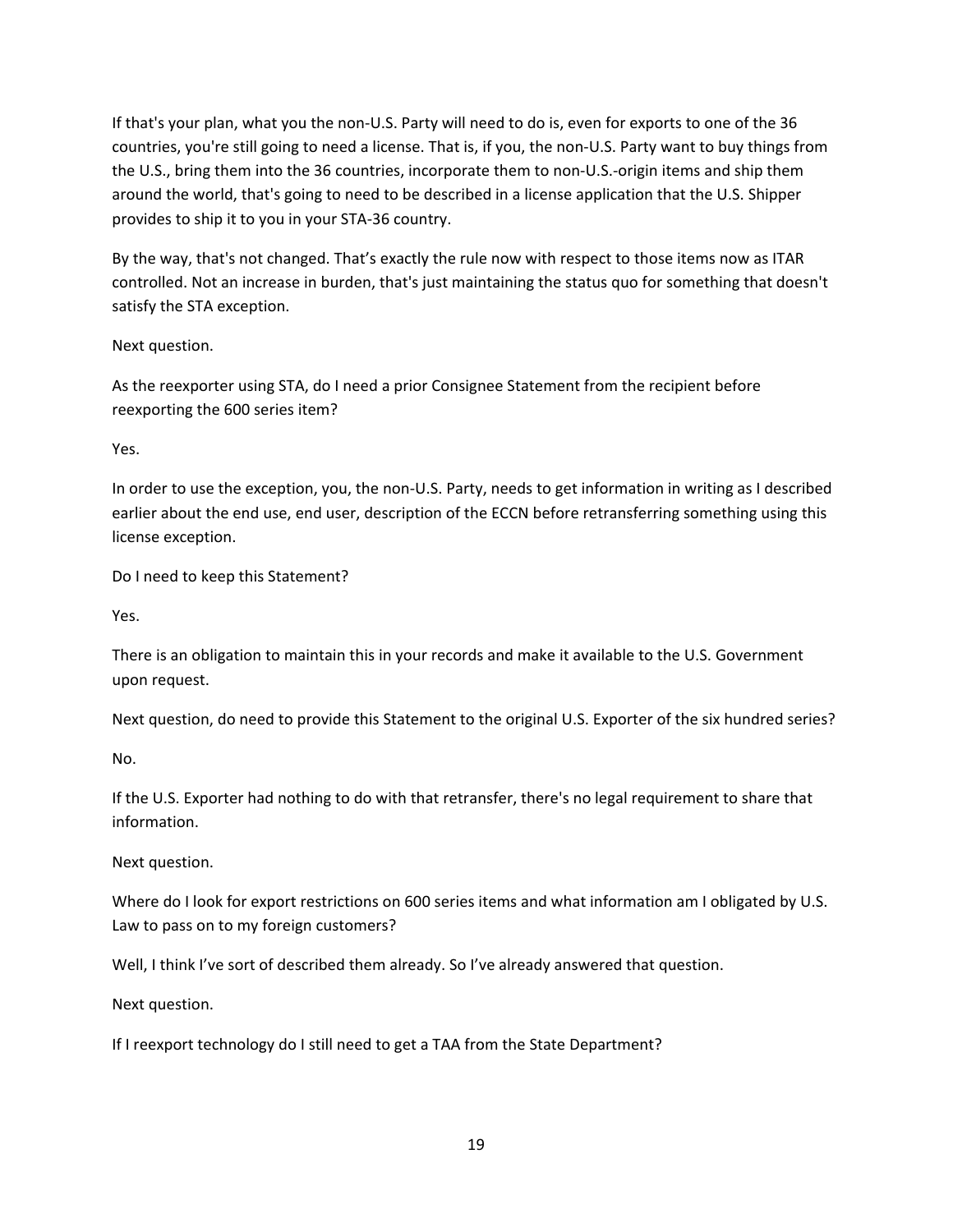Well, if it's 600 series technology that is being transferred, you either apply the conditions of STA such as to nationals out of the group of 36, or if it's outside that group it would be a BIS reexport authorization for that technology.

Question goes on to say, what if I'm already providing technical assistance, what they mean by that is a defense service.

Well, yes, we're not State Department. State has recently proposed -- just last week, in fact -- proposed changes to the definition of defense service, and if you're using certain kinds of technology, controlled or otherwise, for providing assistance to the end article that would still be a defense service.

The Commerce Department rules are meant to apply to things of less significance and generally not the major end items.

So the question is going to be whether the service is with respect to 600 series parts such as landing gear or whether it's with respect to the entire aircraft where you're making modifications into the larger ITAR controlled defense article.

Really, to answer this question, what I would recommend that the reader do is look at the revised definition of defense services that State published last week, think through it, prepare any comments and that will answer this question on a going forward basis.

Next question.

Are any other ECCN numbers required on airway bills or is that just the six hundred series?

Just the 600 series.

This is a new experiment and I realize it imposes more burden, but we believe it's justified because it ‐‐ well, imposes more burden. It forces people to think through what the classification status is of these military items and more importantly to educate the parties to the transaction of their unique nature as military items under the Commerce control list and, for the benefit of the non‐U.S. Persons, educate them and state explicitly, directly, and in correct terminology what the U.S. Law is that applies to those items for reexport.

That was the policy justification for applying the obligation to identify 600 series items. Whether we do this in the future, right now it's just applicable to 600 series items.

# Next question.

Do 600 series models have -- meaning since they have 600 series [content], they are not excluded [from using *de minimis*] based on percentage of U.S. content?

Well, it depends on the ultimate destination.

It's zero if it's to China or any of the D:5 countries; it is 25% with the respect to the rest of the world.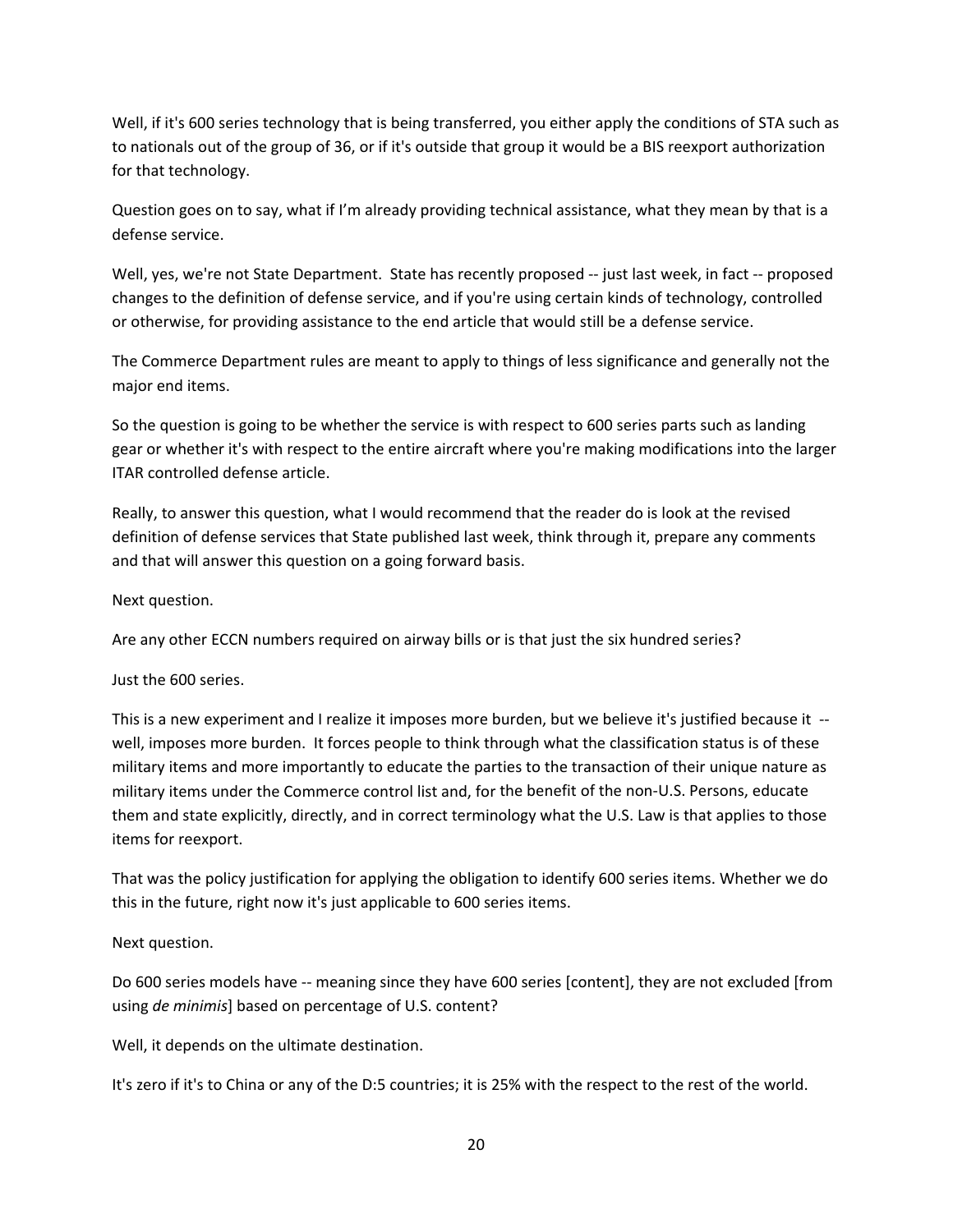## Next question.

For those TAA's where now one item is considered a 600 series and amendment is required to notify the new classification, can the amendment be considered a minor amendment in lieu of a full amendment.

I don't know; that's a State Department question.

### Next question.

If an item was previously exported under VIII(h) but is now subject to 600 series and it is being returned for repair or replacement, should it be returned under Commerce or ITAR?

# Terrific question.

If it's an EAR item, 600 series item, it's not going to be after October 15th listed on the new USML, then it's not ITAR controlled and the temporary import requirements under the ITAR are irrelevant. Since Commerce does not impose a temporary license as such then there's no longer that compliance trap of having to go through 123.4, of importing something into the U.S. Rather it can be brought into the U.S., however the outbound shipment leaving the U.S. going back does need to comply with RPL or one of the other exceptions or license requirements.

For example, and we can go through this in more detail when we do another training session, if you haven't upgraded or increased performance, and you haven't been stockpiling, and it was going back to the original end user, you can use then license exception RPL to ship it back out of the country. If you can't satisfy for such an item brought back in the terms of RPL or TMP -- such as, it's for permanent export and you've upgraded performance ‐‐ then the outbound is going to require a license, but from the Commerce Department.

The U.S. Government is basically getting at the same degree of visibility, but we think that it is more efficient because we're not imposing a requirement when it's coming into the United States.

Rather focus is on the outbound.

Will all U.S. Department of Commerce bureaus export licenses be valid for two or four years?

In the initial implementation rule, we clanged that globally to four years.

We also left open the possibility for exceptions.

We left open the possibilities for exceptions in both directions where some circumstance where a longer validity period is warranted and some certain countries where maybe only a one year, but the default will be four years.

Referencing that slide 15, the second bullet, the question had to do with: you can ship to and among end users -- does that include the ultimate consignee? Generally there's only one ultimate consignee per license, and yes, the ultimate consignee is included in that shipment to and among.